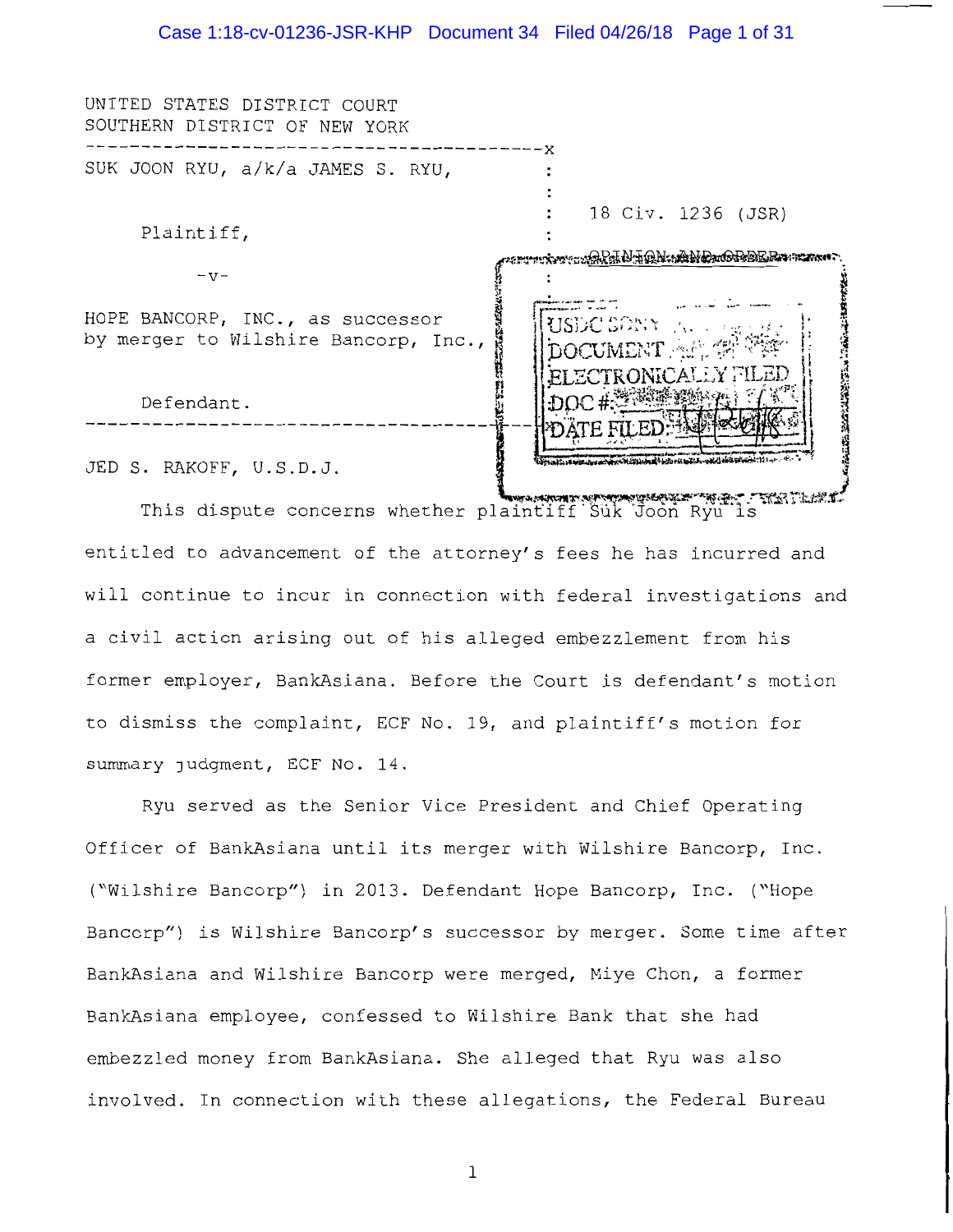## Case 1:18-cv-01236-JSR-KHP Document 34 Filed 04/26/18 Page 2 of 31

of Investigation and the U.S. Department of Justice opened a criminal investigation into the alleged embezzlement and Hope Bancorp filed a civil action against Ryu and Chon, among others, in the federal district court for the District of New Jersey.

Ryu here seeks advancement of attorney's fees under Section 6.7 of the Merger Agreement between Wilshire Bancorp and BankAsiana, pursuant to which Wilshire Bancorp "shall indemnify" directors or officers of BankAsiana "against" "any and all claims" - including "any and all claims, actions, suits, proceedings or investigations brought by" BankAsiana or any of its affiliates - "to the fullest extent possible that [BankAsiana] would have been permitted under its certificate of incorporation and bylaws" and "shall" also "advance expenses as incurred . . to the fullest extent so permitted."

Plaintiff filed the instant action on February 12, 2018. See ECF No. 1. By telephone conference on February 22, 2018, plaintiff requested expeditious resolution of his claim. Defendant opposed the request. At an initial conference held the following week, on February 26, 2018, the Court set a briefing schedule for defendant's motion to dismiss and plaintiff's motion for summary judgment. See ECF No. 10. Upon full consideration of the papers submitted by the parties in connection with both motions, as well as the arguments presented at a hearing held on April 9, 2018, the Court rules as follows.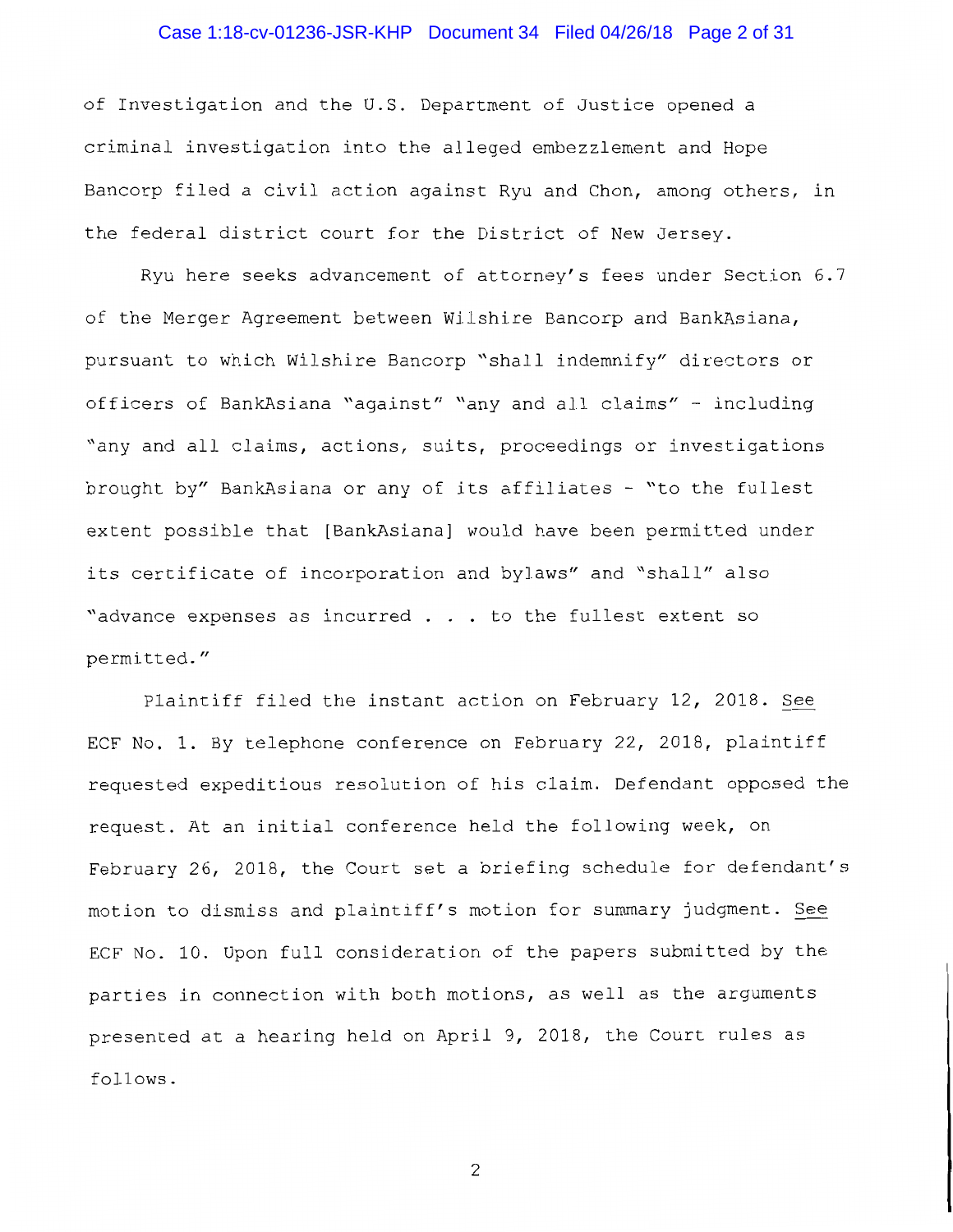#### **Defendant's Motion to Dismiss**

Defendant moves to dismiss the Complaint under Federal Rule of Civil Procedure 12(b) (6), arguing that Ryu is not entitled to advancement under the terms of the Merger Agreement since Hope Bancorp has denied Ryu's demand and, in defendant's view, the Merger Agreement does not mandate advancement. See Defendant Hope Bancorp, Inc.'s Memorandum of Law in Support of its Motion to Dismiss ("Def. Mem."), ECF No. 21.

To survive a motion dismiss under Rule 12(b) (6), a pleading must contain sufficient factual matter, accepted as true, to state a claim to relief that is plausible on its face. See Ashcroft v. Iqbal, 556 U.S. 662, 678 (2009); Bell Atlantic Corp. v. Twombly, 550 U.S. 544, 570 (2007). The Court draws all reasonable inferences in plaintiff's favor and accepts as true all well-pleaded factual allegations in the complaint.

#### I . **Background**

The pertinent allegations from the Complaint are as follows:

Plaintiff Suk Joon Ryu served as the Senior Vice President and Chief Operating Officer for BankAsiana from its founding until its merger with Wilshire Bancorp in October 2013. Complaint ("Compl.") at  $\texttt{TM}$  1-2, ECF No. 1. Wilshire Bank is a wholly owned subsidiary of Wilshire Bancorp. Id. at 1 6.

In January 2014, Miye Chon (a/k/a Karen Chon), a former employee of BankAsiana, admitted to Wilshire Bank that she had embezzled over a million dollars from BankAsiana during the period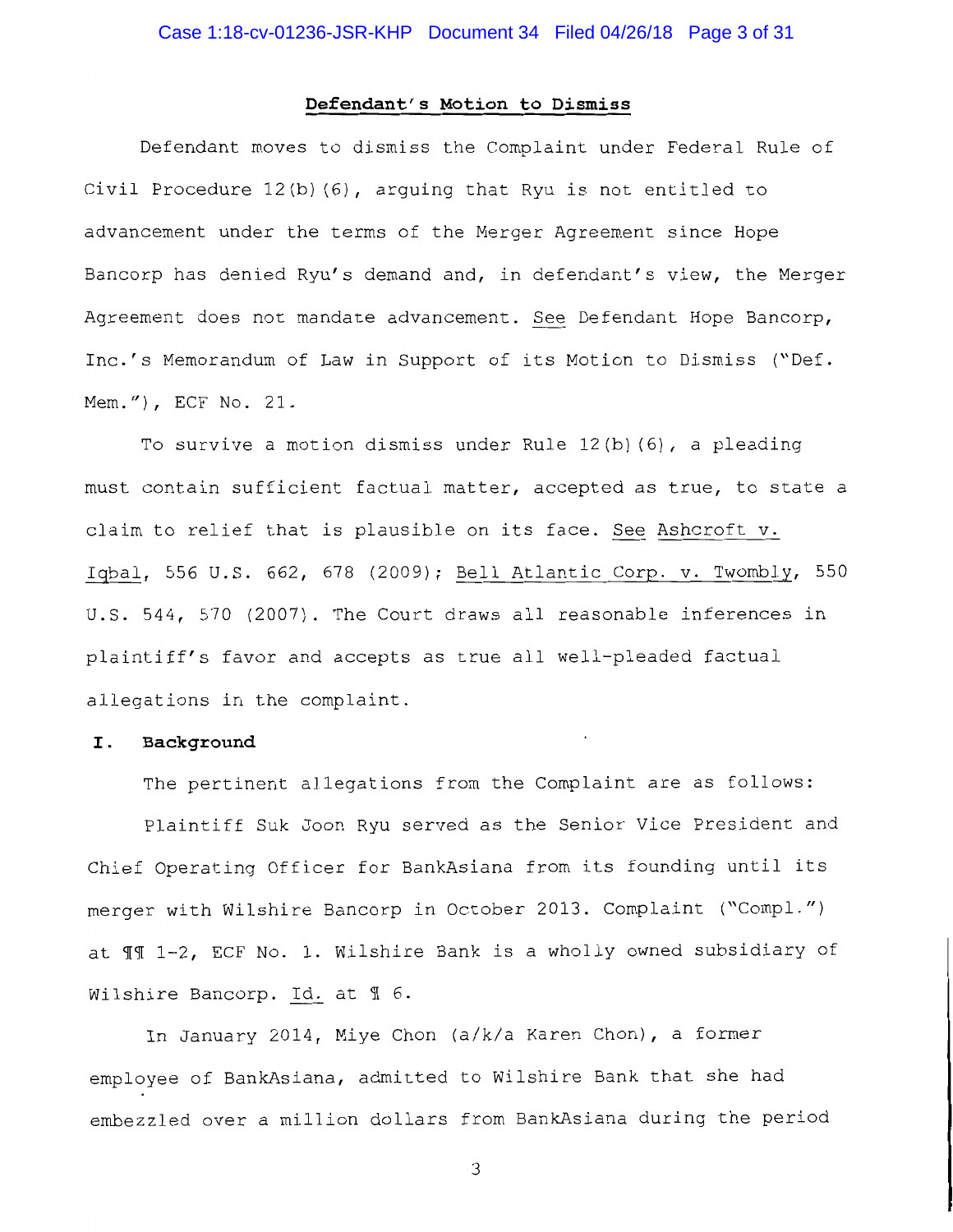#### Case 1:18-cv-01236-JSR-KHP Document 34 Filed 04/26/18 Page 4 of 31

from 2010 to 2013. She claimed that Ryu knew about and approved of her criminal activities and that she gave a large part of the cash to him. Id. at  $\text{\ensuremath{\mathfrak{N}}}$  3. Chon's allegation led to a criminal investigation by the United States Department of Justice and the Federal Bureau of Investigation (the "Government Investigations") . Id. at  $\text{\textsterling}$  5. Ryu has incurred fees in connection with these investigations but has not been charged with anything. Id. at  $\mathbb{II}$  5, 7. He does not expect to incur any additional legal fees or costs in connection with the investigations. Id. at  $\text{\texttt{M}}$  44.

In March 2014, Wilshire Bank (now Hope Bancorp) filed a civil lawsuit in the federal district court for the District of New Jersey against Chon and Ryu, among others, alleging that they had both participated in the embezzlement (the "Embezzlement Action"). Id. at <sup>~</sup>6; see also Bank of Hope, as successor to Wilshire Bank v. Miye Chon et al., No. 2:14-cv-01770-JLL-JAD (D.N.J.). Ryu has incurred and continues to incur substantial fees in this action. Id. at  $\text{\texttt{Y}}$  7.

Section 6.7 of the Agreement and Plan of Merger between Wilshire Bancorp and Bank Asiana ("Merger Agreement"), titled "Indemnification," provides in pertinent part as follows:

> Acquiror shall indemnify, defend and hold harmless each person who is now, or has been at any time prior to the date hereof  $\dots$ , a director or officer of the Bank  $\ldots$  against any and all claims, damages, liabilities, losses, costs, charges, expenses (including, subject to the provisions of this Section 6.7, reasonable fees and disbursements of legal counsel and other advisers and experts as incurred) . . . asserted against, incurred by or imposed upon any Indemnitee by reason of the fact that he or she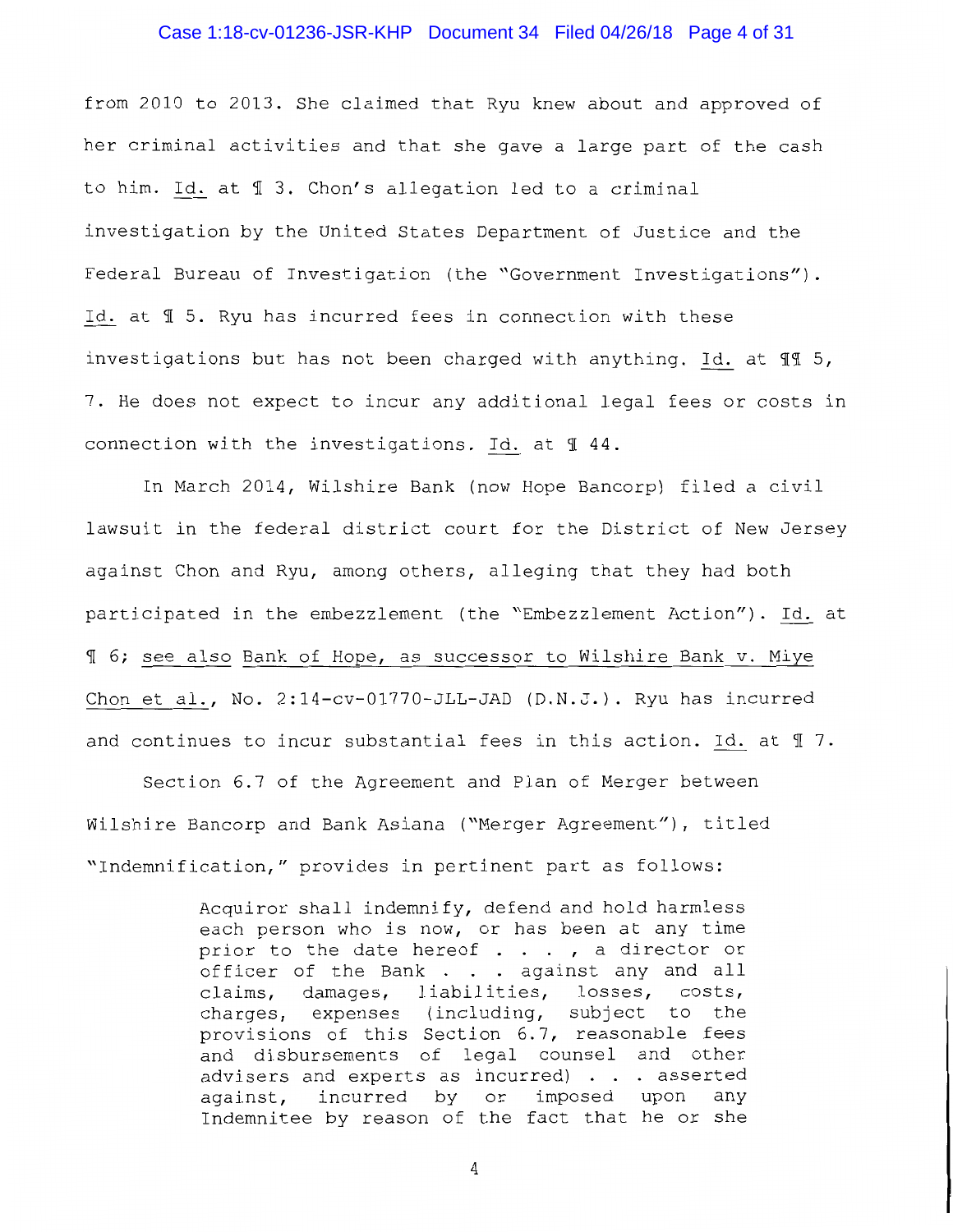is or was a director or officer of the Bank . . . in connection with, arising out of or relating to (i) any threatened, pending or completed claim, action, suit or proceeding (whether civil,<br>criminal, administrative or investigative), or investigative), including, without limitation, any and all claims, actions, suits, proceedings or investigations by or on behalf of or in the right of or against the Bank or any of its Affiliates  $\ldots$  or (ii) the enforcement of the obligations of Acquiror set forth in this Section  $6.7$ , in each case to the fullest extent that the Bank would have been permitted under its certificate of incorporation and bylaws in effect as of the date hereof (and Acquiror shall also advance expenses as incurred due to clauses (i) or (ii) above to the fullest extent so permitted).

Id. at  $\text{\ensuremath{\mathfrak{N}}}$  18; id. at Ex. A, Section 6.7.

BankAsiana was incorporated in New Jersey. See id. at Ex. B. The applicable certificate of incorporation and bylaws in effect as of the date of the Merger Agreement neither prohibited nor placed any limits on the ability of BankAsiana to advance attorney's fees and expenses of its officers and directors under New Jersey Law. Id. at  $\text{\texttt{I}}$  19; see also id. at Exs. A, B.

By letter dated January 10, 2018, counsel for Ryu demanded that Hope Bancorp comply with its advancement obligations pursuant to Section 6.7 of the Merger Agreement in connection with civil action and the Government investigation. Id. at  $\text{\texttt{M}}$  47. The demand included an undertaking from Ryu that stated "I hereby agree to repay Bank of Hope any expenses paid on my behalf in advance of the final disposition of the Lawsuit, if it shall ultimately be determined by final judicial decision that I am not entitled to be indemnified."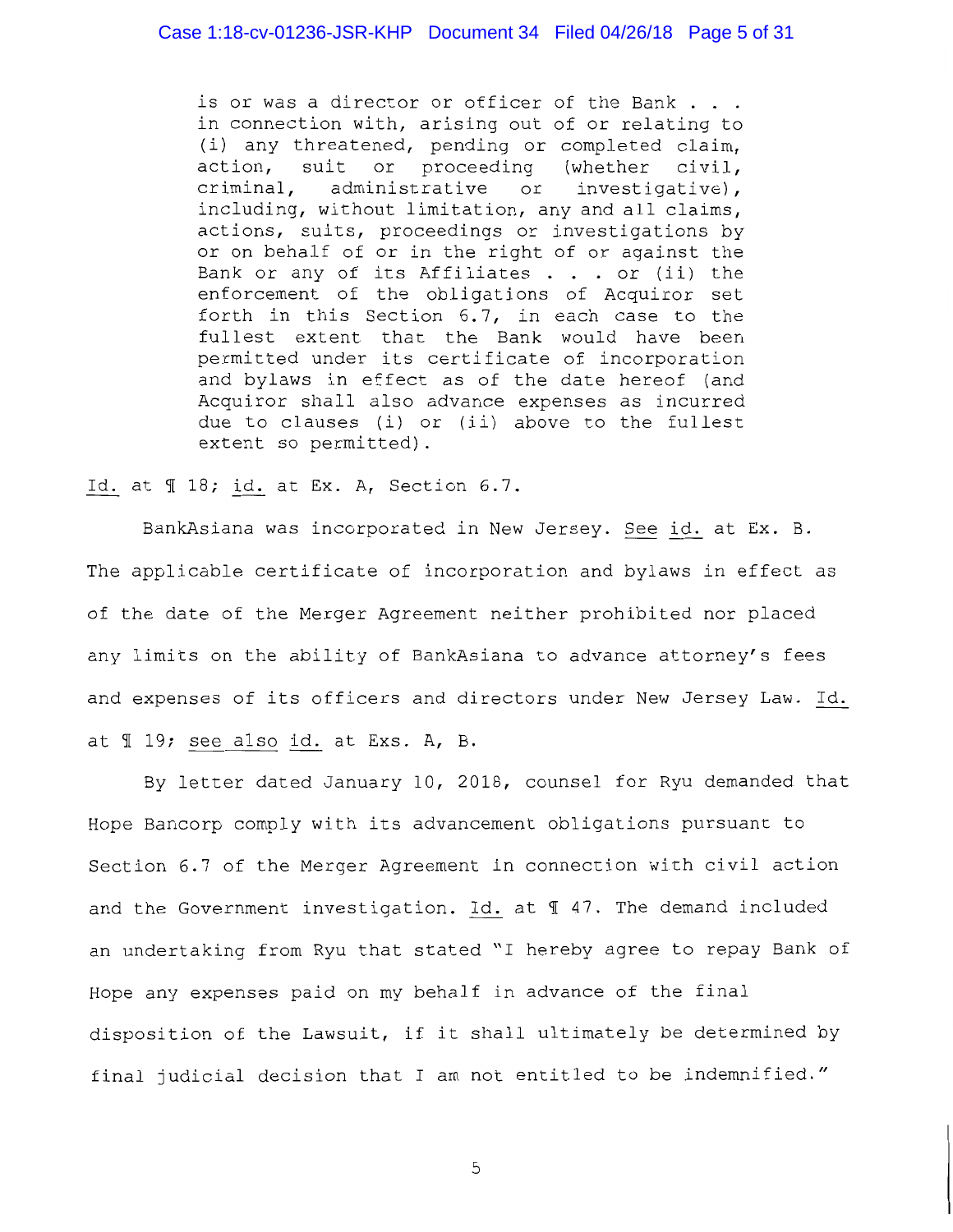## Case 1:18-cv-01236-JSR-KHP Document 34 Filed 04/26/18 Page 6 of 31

Id. at  $\text{\texttt{I}}$  50. By letter dated February 2, 2018, Hope Bancorp, through its attorney, denied Ryu's demand for advancement. Id. at 1 50.

## II. **Analysis**

"The best evidence of what parties to a written agreement intend is what they say in their writing." Abakan, Inc. v. Uptick Capital, LLC, 943 F. Supp. 2d 410, 414 (S.D.N.Y. 2013) (internal quotation omitted).<sup>1</sup> "[A] written agreement that is complete, clear and unambiguous on its face must be enforced according to the plain meaning of its terms." Greenfield v. Philles Records, 98 N.Y.2d 562, 569 (2002).

"When advancement and indemnification rights are set forth in a contract, such rights must be strictly construed." Comer v. Krolick, No. 651767/2014, 2015 N.Y. Misc. LEXIS 4395, at \*34 (N.Y. Sup. Ct. Dec. 2, 2015) (citing Hayes v. Kleinewefers & Lembo Corp., 921 F.2d 453, 456 (2d Cir. 1990)); see also Heimbach v. Metropolitan Transp. Auth., 75 N.Y.2d 387, 392 (1990) (in an indemnity agreement, "the contractual language would have to . . evince[] an unmistakable intention to indemnify before a court would enforce such an obligation." (internal citations omitted)). Moreover, "[i]t is well established that '[i]ndemnification and advancement of legal fees are two distinct corporate obligations.'" Comer, 2015 N.Y. Misc. LEXIS 4395, at \*31 (quoting Crossroads ABL LLC v. Canaras Capital Mgmt., LLC, 105 A.D.3d 645 (N.Y. Sup. Ct. 2013)). "Indemnification

<sup>&</sup>lt;sup>1</sup> The Merger Agreement is governed by New York law. See Compl. at Ex. A 19.7.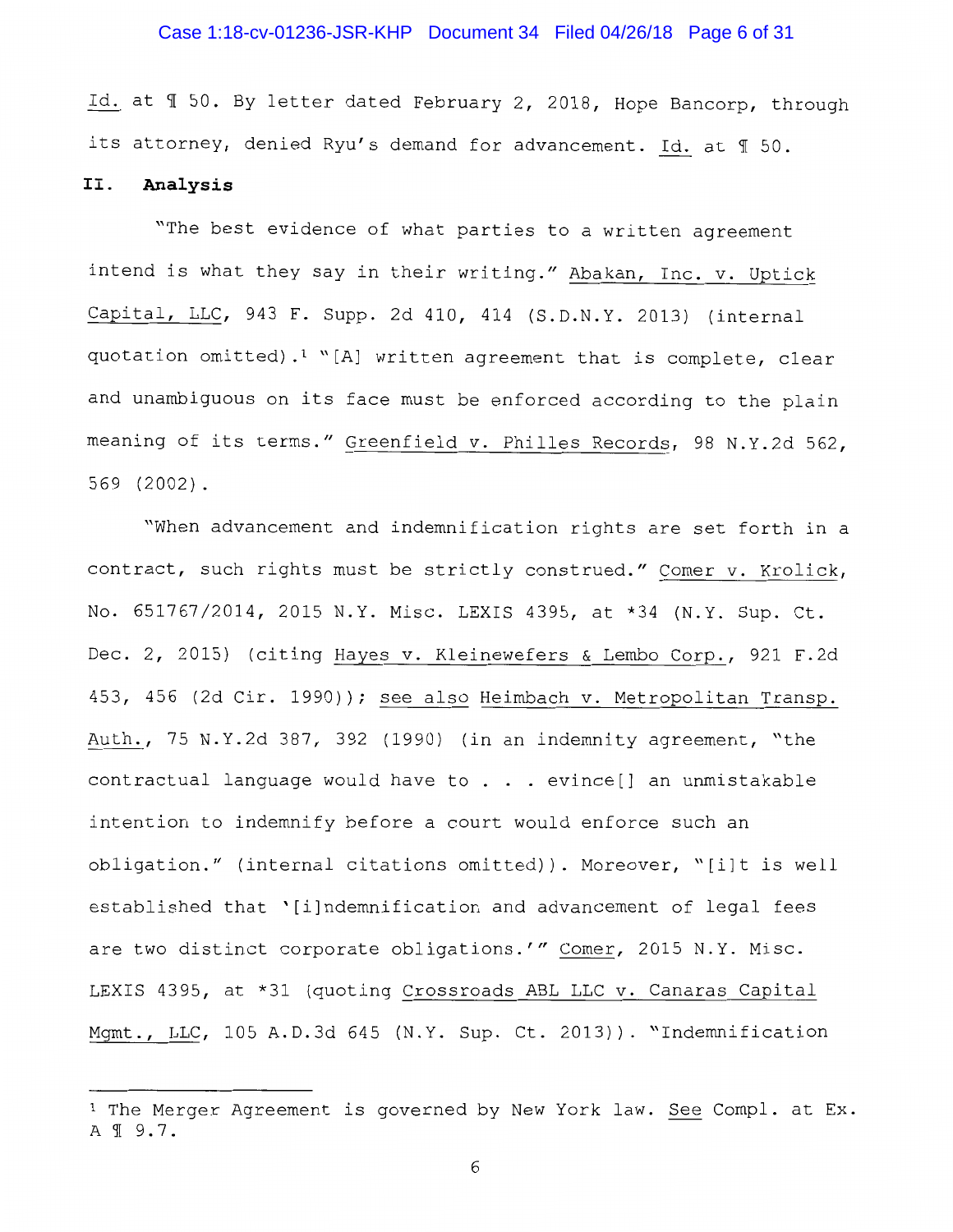# Case 1:18-cv-01236-JSR-KHP Document 34 Filed 04/26/18 Page 7 of 31

is the right to be reimbursed for all out of pocket expenses and losses caused by an underlying claims," and generally "cannot be resolved until after the merits of the underlying controversy are decided." Majkowski v. American Imaging Mgmt. Servs., LLC, 913 A.2d 572, 586 (Del. Ch. 2006). "Advancement, by contrast, is a right whereby a potential indemnitee has the ability to force the company to pay his litigation expenses as they are incurred regardless of whether he will ultimately be entitled to indemnification." Id. (emphasis in original).

Here, the relevant language from the Merger Agreement provides that "Acquiror shall indemnify" officers of BankAsiana "to the fullest extent that [BankAsiana] would have been permitted under its certificate of incorporation and bylaws in effect as of the date hereof (and Acquiror shall also advance expenses as incurred . . . to the fullest extent so permitted)." Compl.  $\mathbb I$  18. On its face, this is an expansive grant of mandatory indemnification and advancement rights, constrained only by the latitude afforded by BankAsiana's bylaws and certificate of incorporation.

BankAsiana's bylaws and certificate of incorporation are silent on the issue of advancement. The bylaws provide only that "BankAsiana shall have the power to indemnify a corporate agent against his expenses in connection with any proceeding by or in the right of the bank to procure a judgment in its favor which involves the corporate agent by reason of his being of having been such corporate agent, if he acted in good faith and in a manner he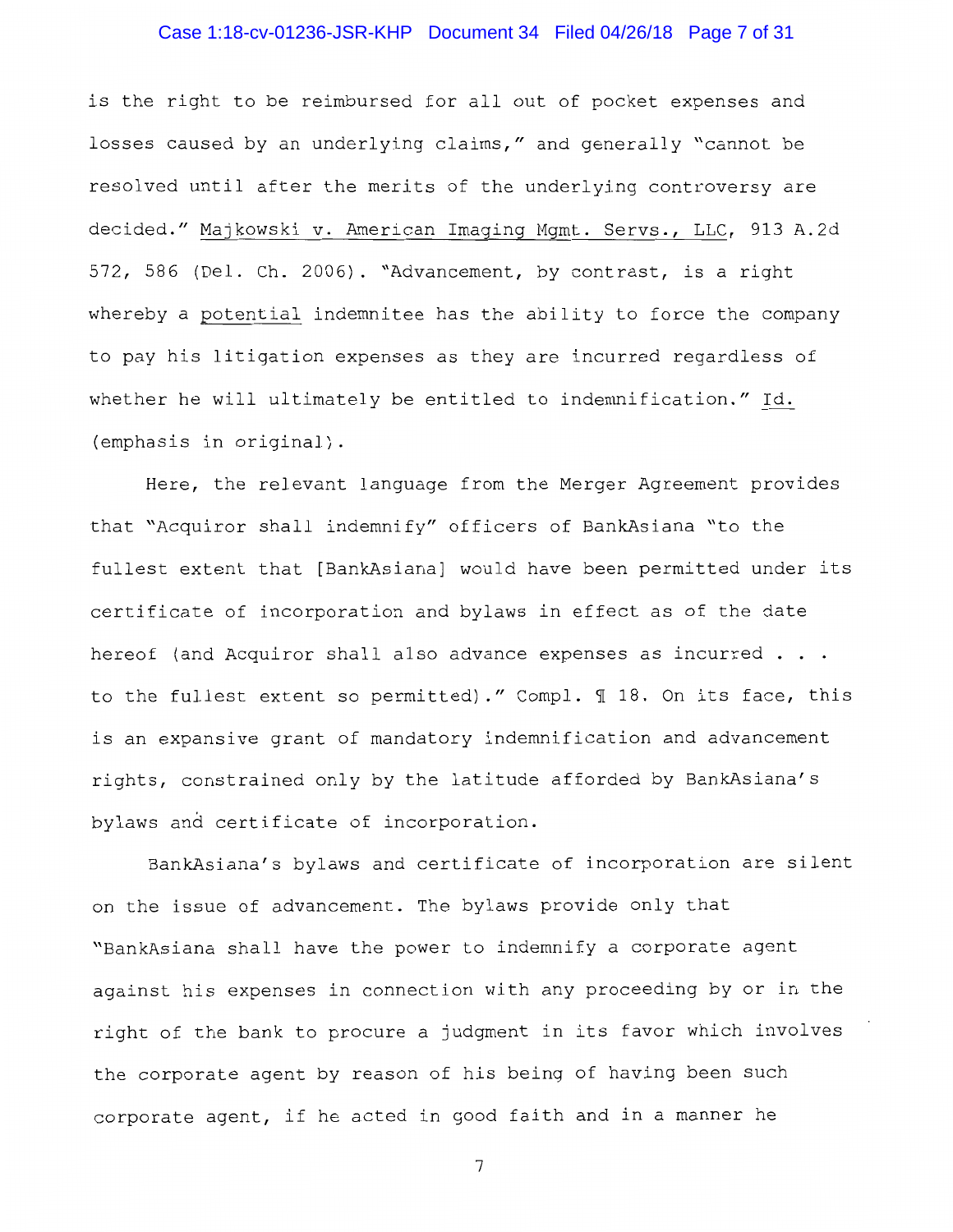# Case 1:18-cv-01236-JSR-KHP Document 34 Filed 04/26/18 Page 8 of 31

reasonably believed to be in or not opposed to the best interests of the bank." Compl. at  $\text{\texttt{I}}$  19; id. at Ex. C. BankAsiana's certificate of incorporation does not address indemnification or advancement. Id. at  $\text{\texttt{M}}$  19; id. at Ex. B at Art. IX.

However, this is not the end of the analysis. "Indemnification is a right conferred by contract, under statutory auspice." Stifel Fin. Corp. v. Cochran, 809 A.2d 555, 559 (Del. 2002). To determine, as per the broad language of the Merger Agreement, the "fullest extent" to which BankAsiana would have been "permitted" to advance Ryu's legal fees and costs under its certificate of incorporation and bylaws, the Court must also look to New Jersey law on indemnification and advancement. See Lerner v. Prince, 987 N.Y.S.2d 19, 23 (N.Y. App. Div. 2014) ("[S]ubstantive issues such as issues of corporate governance  $\ldots$  are governed by the laws of the state in which the corporation is chartered.").

Under the relevant New Jersey statute, "[a]ny bank of th[e] State shall have the power to indemnify a corporate agent against his expenses in connection with any proceeding by or in the right of the bank to procure a judgment in its favor which involves the corporate agent by reason of his being or having been such corporate agent, if he acted in good faith and in a manner he reasonably believed to be in or not opposed to the best interests of the bank." N.J. Stat. Ann. § 17:9A-250(C). The statute also permits advancement of a corporate agent's expenses, "if authorized by the board of directors, upon receipt of an undertaking by or on behalf of the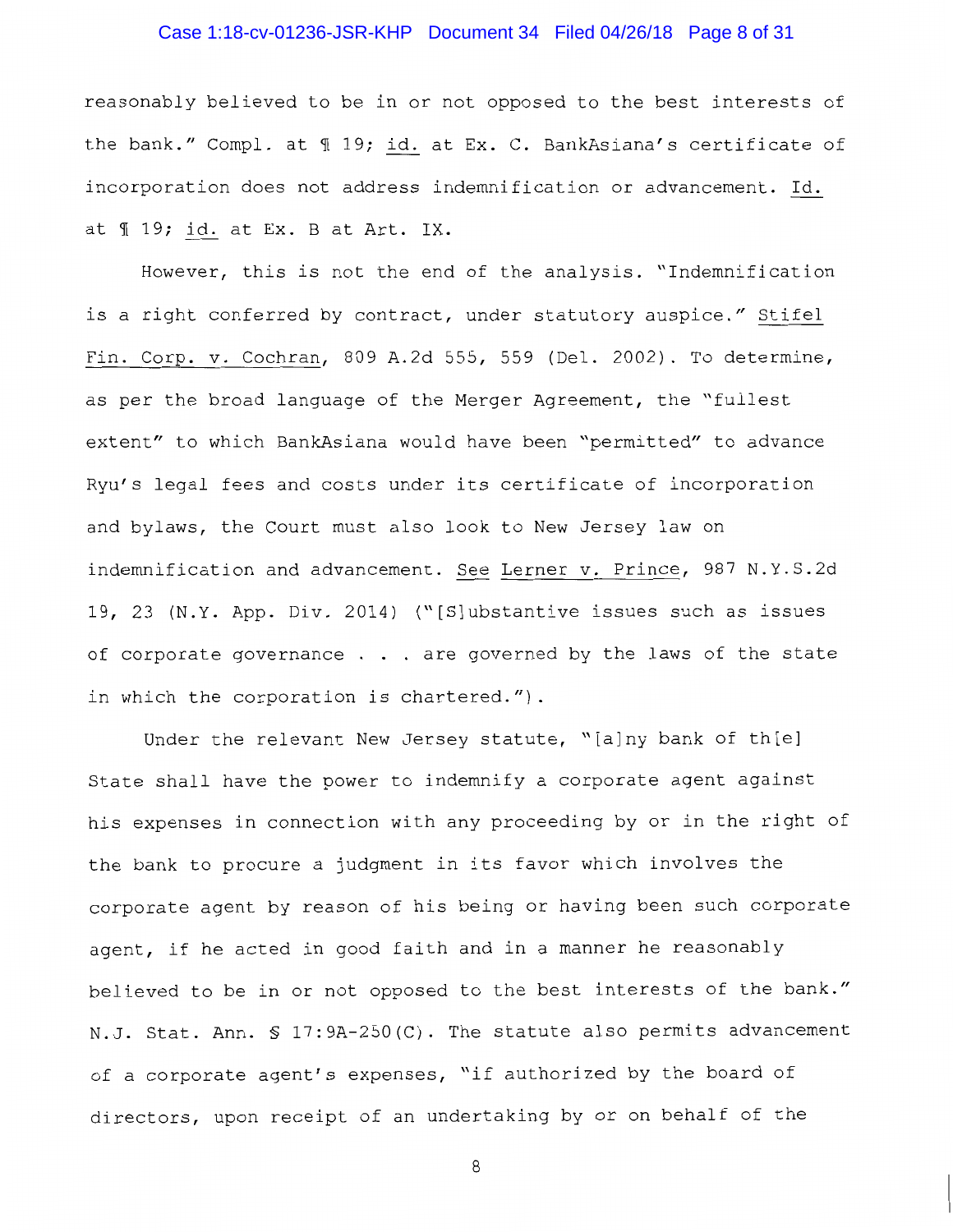## Case 1:18-cv-01236-JSR-KHP Document 34 Filed 04/26/18 Page 9 of 31

corporate agent to repay such amount if it shall ultimately be determined that he is not entitled to be indemnified as provided in this section." N.J. Stat. § 17:9A-250(F).

Significantly, a board of directors is authorized to provide advancement even if the certificate of incorporation and bylaws are silent on the issue. See Section 17:9A-250(J) ("The powers granted by this section may be exercised by a bank notwithstanding the absence of any provision in its certificate of incorporation or bylaws authorizing the exercise of such powers."). A bank can, however, preclude the exercise of powers granted by statute in its bylaws, certificate of incorporation or any other agreement. See N.J. Stat. § 17:9A-250(K) ("[N]o indemnification shall be made or expenses advanced by a corporation under this section, and none shall be ordered by the Superior Court or other court, if that action would be inconsistent with a provision of the certificate of incorporation, a bylaw,  $\ldots$  or an agreement  $\ldots$  which prohibits, limits, or otherwise conditions the exercise of indemnification powers by the corporation or the rights of indemnification to which a corporate agent may be entitled.").

Since BankAsiana's bylaws and certificate of incorporation are silent on the question of advancement (neither authorizing nor prohibiting it) and New Jersey law permits the board of directors of a bank to advance legal fees even if those documents are silent, advancement was "permitted" under the bylaws and certificate of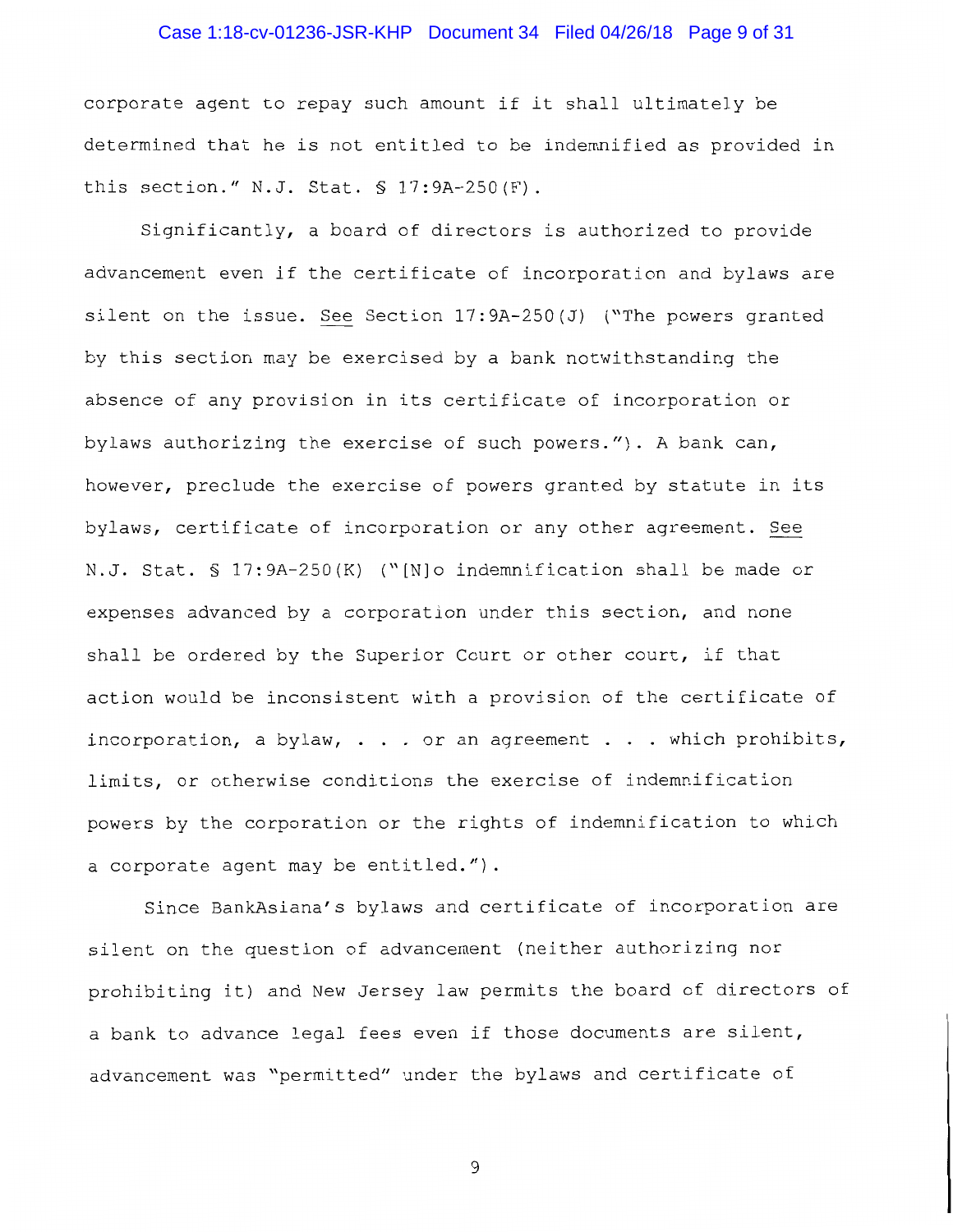#### Case 1:18-cv-01236-JSR-KHP Document 34 Filed 04/26/18 Page 10 of 31

incorporation and, accordingly, was mandated under the plain terms of the Merger Agreement.<sup>2</sup>

The main case relied upon by defendant, Advanced Mining Sys., Inc. v. Fricke, 623 A.2d 82 (Del. Ch. 1992), is readily distinguishable.<sup>3</sup> The court in that case addressed the interplay between an analogous provision of the Delaware Code - which provides that expenses "may be paid by the corporation in advance of the final disposition of [an] action," Del. Code Ann. § 145 (emphasis added) - and a certificate of incorporation and bylaws mandating that "[t]he Corporation shall indemnify its directors, officers, employees, and agents to the extent permitted by the General Corporation Law of Delaware," Advanced Mining Sys., 623 A.2d at 84.

<sup>2</sup> Since the Court finds that the Merger Agreement mandates advancement, requiring advancement is not "inconsistent" with that agreement. See N.J. Stat. § 17:9A-250(K); Transcript dated April 9, 2018 at 9:14-10:7.

<sup>3</sup> Delaware case law is instructive because of the similarity between the relevant Delaware and New Jersey statutes and because the New Jersey statute was based on the Delaware statute. Vergopia v. Shaker, 922 A.2d 1238, 1239 n.1 (N.J. 2007) (per curiam) ("The very genesis of New Jersey's indemnification statute has been traced to Delaware's indemnification statute."); see also Doran Jones, Inc. v. Per Scholas, Inc., No. 16-cv-02483, 2017 WL 2197100, at \*4 n.4 (S.D.N.Y. May 2, 2017) ("In its current form, . New Jersey indemnification and advancement law is 'consistent with that of Delaware and New York,' such that in the absence of relevant New Jersey case law, decisions interpreting comparable provisions of Delaware or New York law may provide persuasive guidance.") (citing Vergopia, 922 A.2d at 1239 n.1); Del Monte Fresh Produce, N.A., Inc. v. Kinnavy, No. 07 C 5902, 2010 WL 1172565, at \*11 n.3 (N.D. Ill. Mar. 22, 2010) ("The New Jersey statute is based on an analogous Delaware statute and, in the absence of relevant New Jersey case law, the Court may look to the case law interpreting the Delaware statute for guidance.").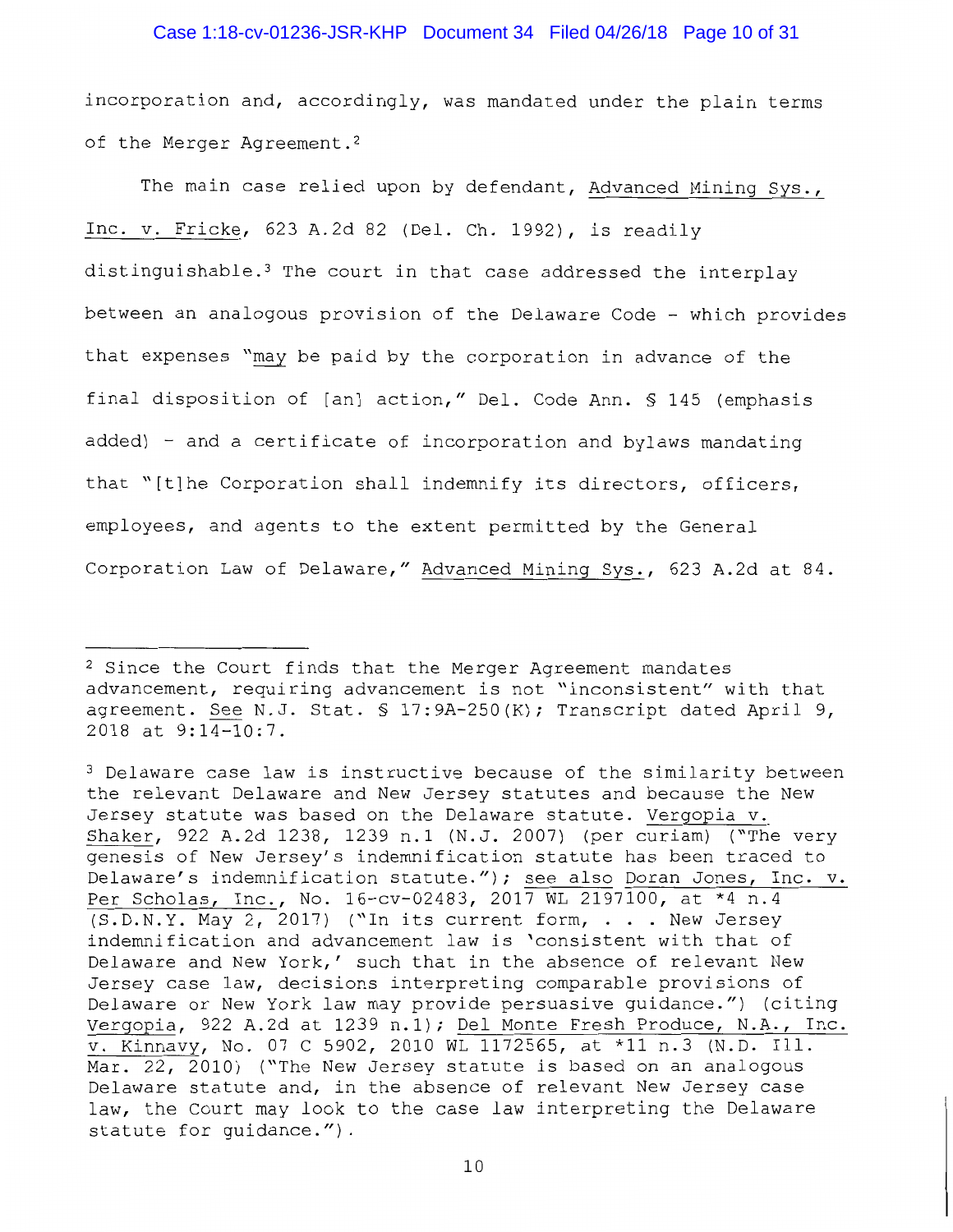## Case 1:18-cv-01236-JSR-KHP Document 34 Filed 04/26/18 Page 11 of 31

The court described the question before it as "whether a mandate to 'indemnify' includes an obligation to advance expenses prior to a determination whether indemnification is permitted or required." Id. The court held that it did not. Although assuming that a by-law mandating advancement would be valid, the court declined to read "indemnify" as including "advance" because "the better policy, more consistent with the provisions of [the Delaware advancement statute], is to require such by-law expressly to state its intention to mandate the advancement of arguably indemnifiable expenses under subsection (e) ." Id. The Court continued, "Section 145(e) leaves to the business judgment of the board the task of determining whether the undertaking proffered in all of the circumstances, is sufficient to protect the corporation's interest in repayment and whether, ultimately, advancement of expenses would on balance be likely to promote the corporation's interests." Id.

While requiring mandatory advancement in this case deprives the board of the opportunity to decide whether it should advance Ryu's legal fees, as contemplated by the New Jersey statute, this is what the parties agreed to in the Merger Agreement. Unlike the bylaws and certificate of incorporation at issue in Advanced Mining Systems, where only "indemnification" was expressly mandated, the Merger Agreement here provides that "Acquiror shall also advance expenses as incurred . . . to the fullest extent so permitted, "4 Compl. at Ex.

<sup>4</sup> Defendant's other cases are similarly distinguishable. See Comer, 2015 N.Y. Misc. LEXIS 4395, at \*31 (denying advancement "solely on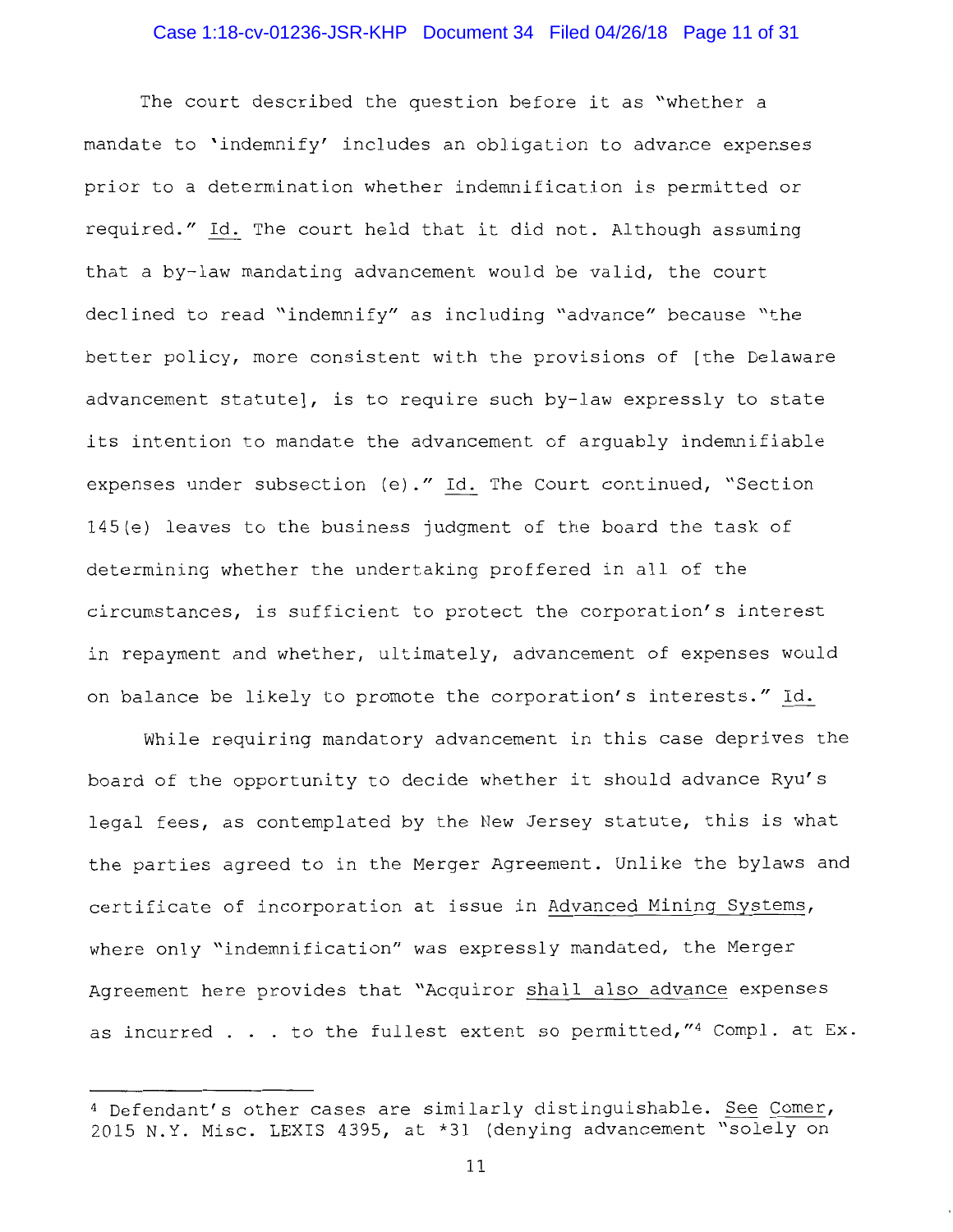#### Case 1:18-cv-01236-JSR-KHP Document 34 Filed 04/26/18 Page 12 of 31

A (emphasis added). That is, the Merger Agreement contains an "express mention of" "mandatory advancement rights." Majkowski, 913 A.2d at 586-87. Therefore, the Merger Agreement mandates advancement of fees.

#### **Plaintiff's Motion for Summary Judgment**

Plaintiff moves for summary judgment under Federal Rule of Civil Procedure 56 and for a declaratory judgment under Federal Rule of Civil Procedure 57, seeking recovery of all the fees he has incurred in connection with both the Government Investigations and the Embezzlement Action, including fees incurred in connection with filing counterclaims and cross-claims in the Embezzlement Action and fees incurred in connection with filing the instant action for advancement. See Memorandum of Law in Support of Plaintiff's Motion Under Rules 56 and 57 for an Order Declaring His Contractual Right to Advancement of Legal Fees and Expenses ("Pl. Mem."), ECF No. 18. Plaintiff further moves for the Court to institute a summary procedure for reviewing the fees and costs plaintiff already has incurred and then continuing to review such fees and costs as they accrue. See id.

the language in" governing documents that provided that the company "shall indemnify" but only "may pay in advance any expenses . . . that may become subject to indemnification" (emphasis added)); Majkowski v. American Imaging Mgmt. Servs., LLC, 913 A.2d 572, 587 (Del. Ch. 2006) (finding no right to advancement where the relevant agreements "contain[ed] no express mention of any mandatory advancement rights," and instead included only an obligation to "indemnify and hold harmless") .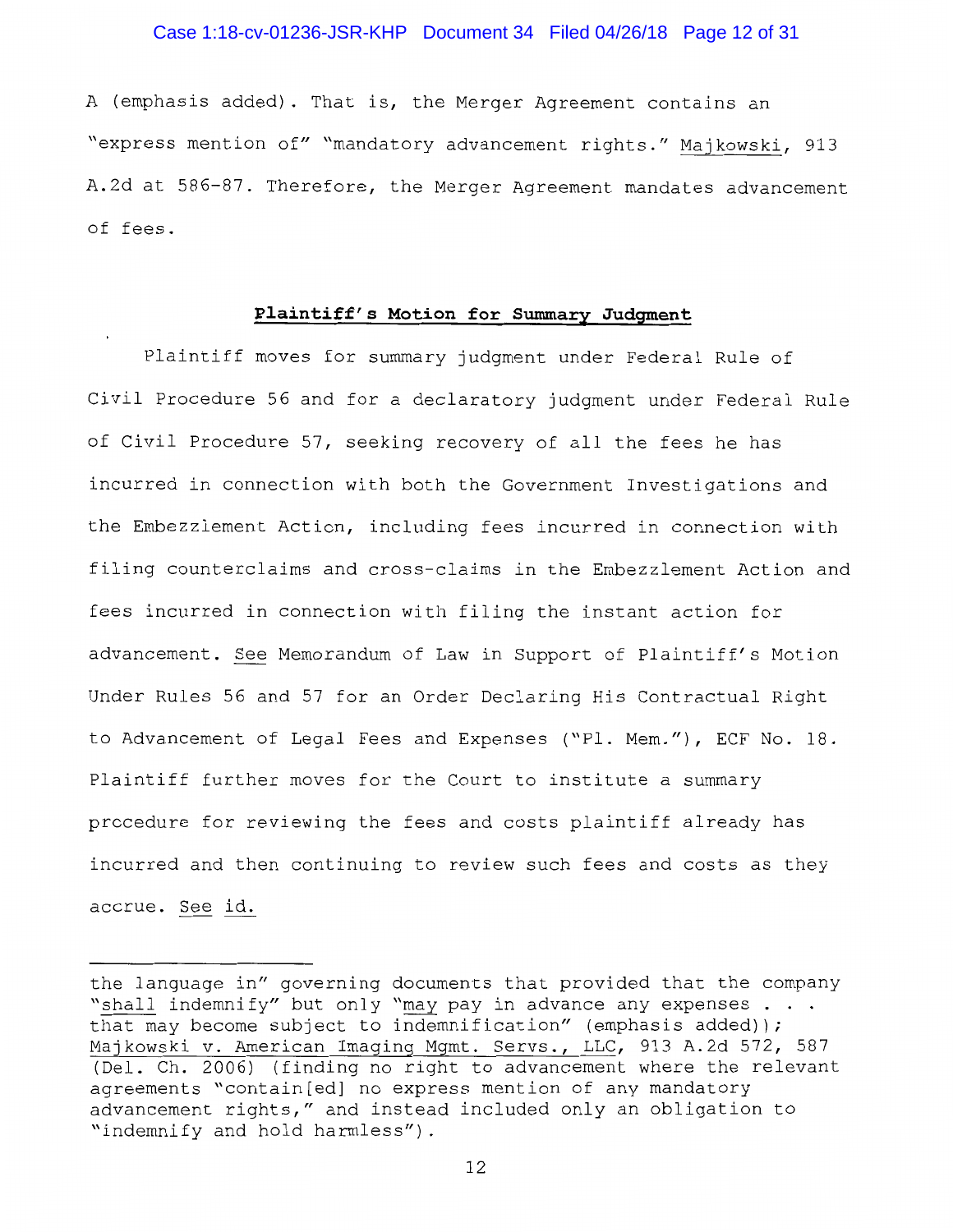# Case 1:18-cv-01236-JSR-KHP Document 34 Filed 04/26/18 Page 13 of 31

A court may grant summary judgment "only when there are no genuine issues of material fact in dispute and the movant is entitled to judgment as a matter of law." Nobel Ins. Co. v. Hudson Iron Works, Inc., 51 F. Supp. 2d 408, 411 (S.D.N.Y. 1999). In evaluating the record to determine whether there is a genuine issue of material fact, the court will "resolve all ambiguities and draw all reasonable inferences against the moving party." Fran Corp. v. United States, 164 F.3d 814, 816 (2d Cir. 1999) (internal quotation omitted). If the moving party carries its initial burden of showing there is no genuine factual dispute, then the burden shifts to the non-moving part to demonstrate the existence of a genuine issue of disputed fact. See Celotex Corp. v. Catrett, 477 U.S. 317, 324 ( 1986) .

To obtain a declaratory judgment, the moving party must demonstrate the existence of an actual case or controversy. See E.R. Squibb & Sons, Inc. v. Lloyd's & Cos., 241 F.3d 154, 177 (2d Cir. 2001) (per curiam) . The controversy must be "of sufficient immediacy and reality to warrant the issuance of a declaratory judgment" and must "have taken on a fixed and final shape so that a court can see what legal issues it is deciding." Fleisher v. Phoenix Life Ins. Co., 858 F. Supp. 2d 290, 300-301 (S.D.N.Y. 2012) (internal citations and quotations omitted). Courts have discretion over whether they will entertain a declaratory judgment action and should consider whether "the judgment will serve a useful purpose in clarifying and settling the legal relations in issue" and if "it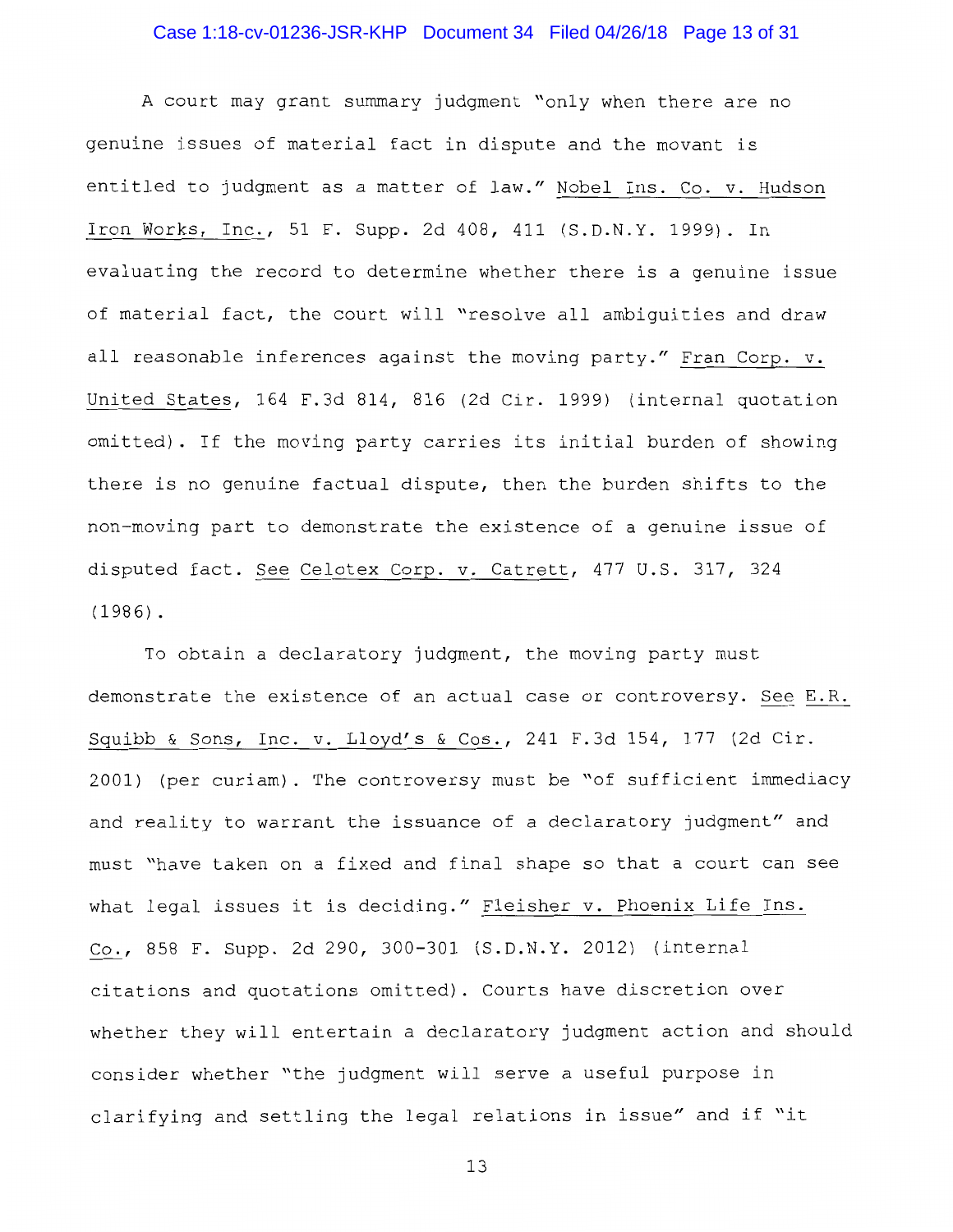## Case 1:18-cv-01236-JSR-KHP Document 34 Filed 04/26/18 Page 14 of 31

will terminate and afford relief from the uncertainty, insecurity, and controversy giving rise to the proceeding." Fort Howard Paper Co. v. William D. Witter, Inc., 787 F.2d 784, 790 (2d Cir. 1986) (internal citations and quotations omitted).

#### I. **Background**

There is no genuine dispute as to the truth of the pertinent allegations of the complaint recited above. That is, Ryu served as an officer of BankAsiana from its founding until the BankAsiana's merger with Wilshire Bancorp in October 2013. See Defendant Hope Bancorp, Inc.'s Responses to "Plaintiff's Rule 56.1 Statement" and Its Statement of Material Facts Pursuant to Local Civil Rule 56.1 ("Def. Counter 56.1 Statement") at 111-2, ECF No. 28. Wilshire Bank and BankAsiana entered into a merger agreement that contained Section 6.7. Id. at  $\mathbb{II}$  4-5. Following the merger, Chon admitted to Wilshire Bank that she embezzled over a million dollars from BankAsiana from 2010 to 2013 and claimed that Ryu was involved in this embezzlement. Id. at  $\P$  % 8-9. Chon's admission and allegations led to a criminal investigation by the United States Department of Justice and the Federal Bureau of Investigation, as well as a civil action brought by Wilshire Bank against Chon, Ryu, and others. Id. at  $II 14-15$ .

Wilshire Bank's original complaint against Ryu, filed on March 19, 2014, brought claims against Ryu for conversion, fraud, civil conspiracy to defraud, breach of fiduciary duties, misappropriation of trade secrets, misappropriation of confidential information, and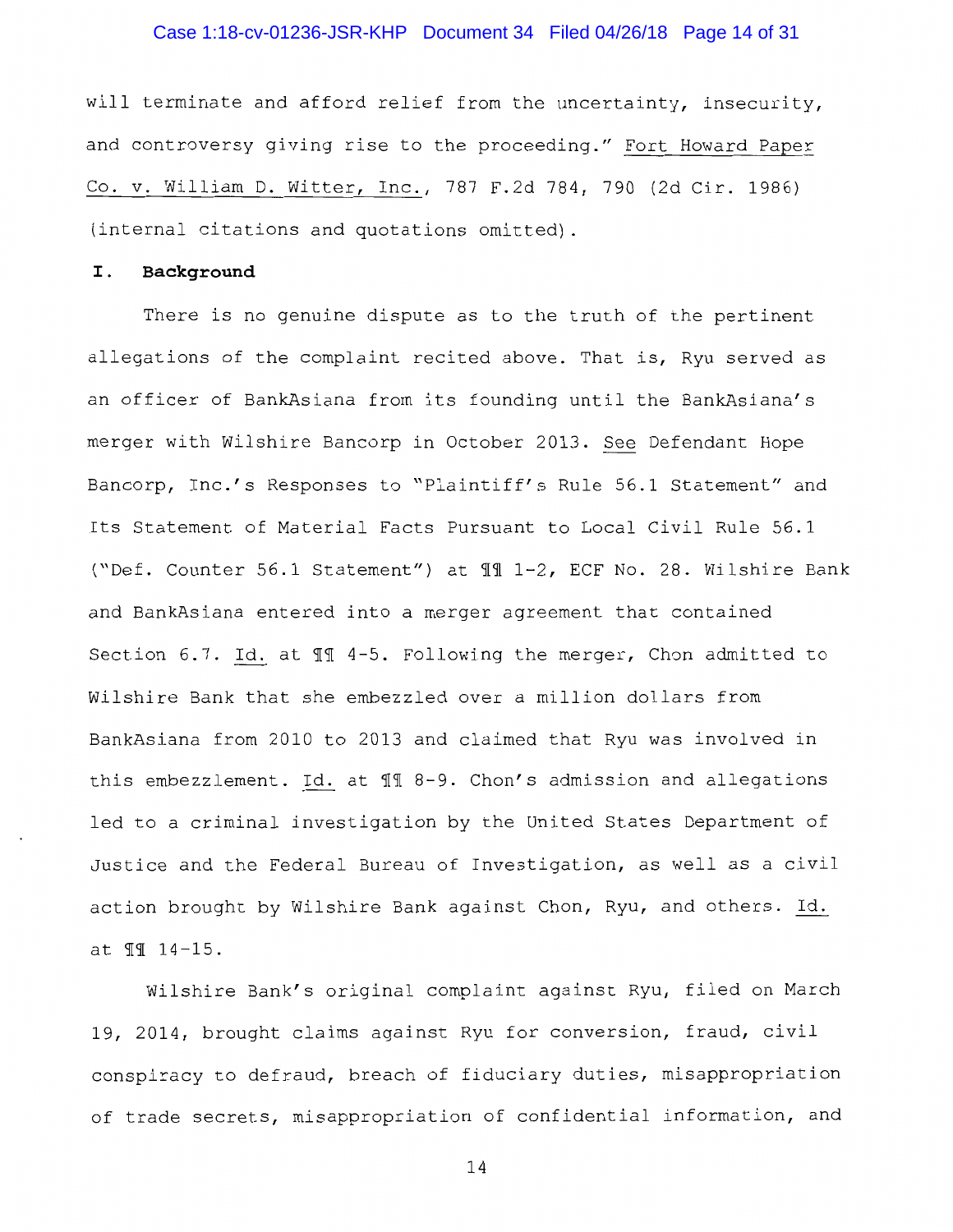## Case 1:18-cv-01236-JSR-KHP Document 34 Filed 04/26/18 Page 15 of 31

unjust enrichment. See Def. Counter 56.1 Statement at 16; Plaintiff's Rule 56.1 Statement ("Pl. 56.1 Statement") at Ex. 7, ECF No. 15. Some of these claims depended on allegations about Ryu's embezzlement from BankAsiana, while others depended on an allegation that Ryu stole two computers that held BankAsiana's proprietary and confidential information when he left the company. See Pl. 56.1 Statement at Ex. 7. Ryu initially brought counterclaims for malicious prosecution, defamation, illegal seizure of funds, as well as a cross-claim for defamation. See Def. Counter 56.l Statement at <sup>~</sup>25; Pl. 56.l Statement at Ex. 8.

Wilshire Bank then filed an amended complaint, bringing claims for civil conspiracy to defraud, breach of fiduciary duty, unjust enrichment, and conversion. See Def. Counter 56.1 Statement at  $\text{\texttt{T}}$  26; Pl. 56.l Statement at Ex. 9. Ryu's counterclaims to the amended complaint were for defamation, illegal seizure of funds on deposit, tortious interference with a contractual relationship, and conversion. See Def. Counter 56.1 Statement at  $\text{\textsterling}$  30; Pl. 56.1 Statement at Ex. 10. He also filed a cross-claim against Chon for defamation and cross-claims against all his co-defendants for contribution and indemnification. Pl. 56.l Statement at Ex. 10.

On March 14, 2014, Ryu's initial attorney sent an email to Hope Bancorp requesting that Wilshire Bank make available to Ryu any insurance coverage available to him. Def. Counter 56.l Statement at 145. On March 21, 2014, Ryu's attorney sent a letter to Wilshire Bank demanding indemnification and representing that he would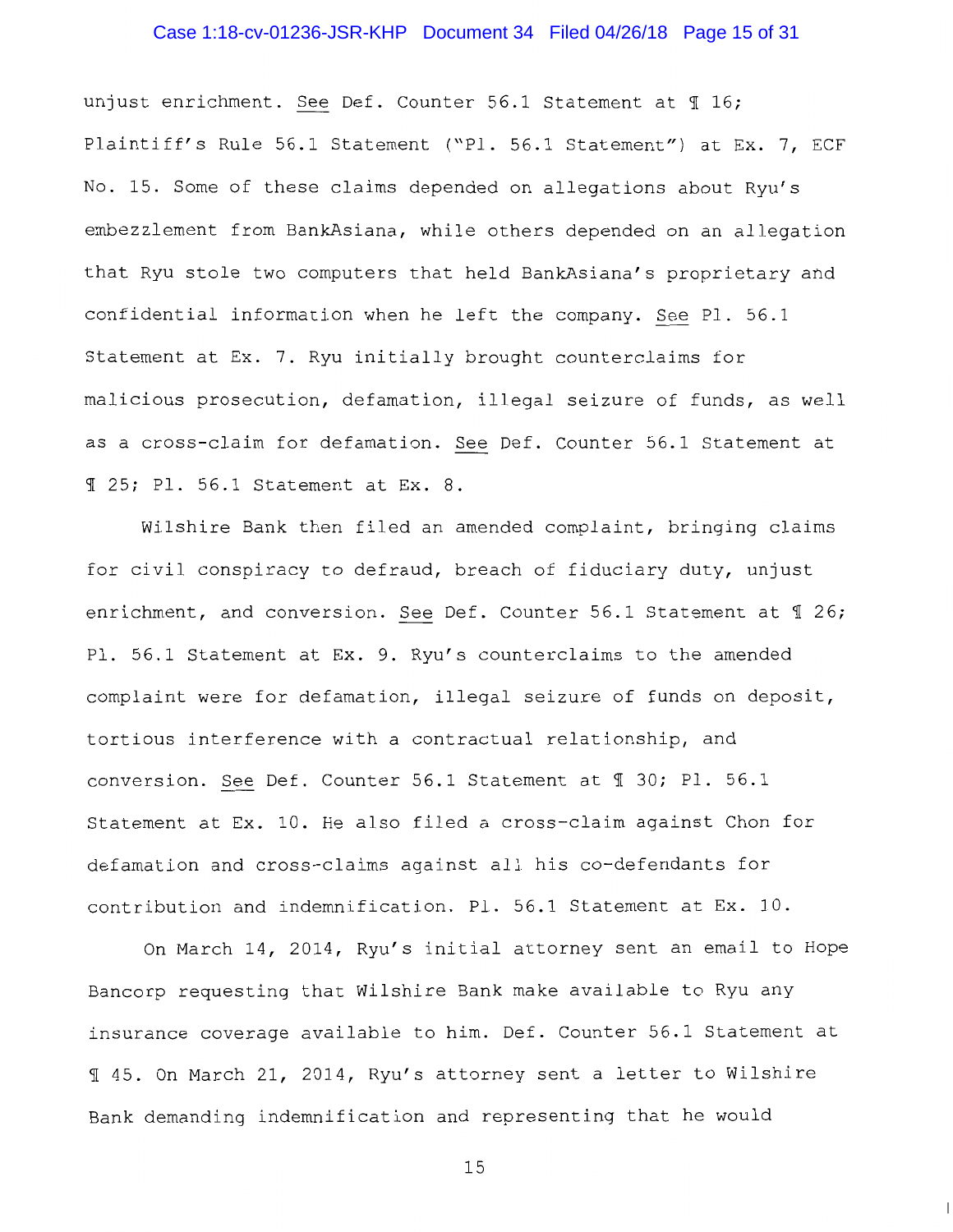## Case 1:18-cv-01236-JSR-KHP Document 34 Filed 04/26/18 Page 16 of 31

shortly be providing an undertaking "as a condition precedent to the receipt of pendente lite indemnification." Id. at 1 46. On March 25, 2014, Wilshire Bank's counsel responded to this request, stating that Wilshire Bank was unaware of any insurance coverage available for Ryu's defense and that it would get back to Ryu regarding his demand for indemnification. Id. at  $\text{\texttt{I}}$  47. By letter dated January 10, 2018, counsel for Ryu demanded that Hope Bancorp comply with its advancement obligations pursuant to the Merger Agreement. Id. at  $$$ 39. By letter dated February 2, 2018, Hope Bancorp, through its attorney, denied the demand for advancement. Id. at  $\text{\textsterling}~41.$ 

## II. **Analysis**

Defendant argues that Ryu is not entitled to advancement because he did not provide Hope Bancorp with proper notice of his intent to claim indemnification as required under the Merger Agreement and/or waived his right to seek advancement. Further, defendant argues, Ryu is at least not entitled to advancement of all the costs and fees he seeks. In particular, Wilshire Bank's conversion claim was not brought against Ryu "by reason of" the fact that he was an officer of BankAsiana, Ryu's counterclaims and crossclaims were not incurred as part of his defense "against" Wilshire Bank's action, and the Merger Agreement does not provide for advancement of costs incurred in connection with the suit seeking advancement. See Defendant Hope Bancorp, Inc.'s Memorandum of Law in Opposition to Plaintiff's Motion Pursuant to Fed. R. Civ. P. 56 and 57 ("Def. Opp."), ECF No. 27.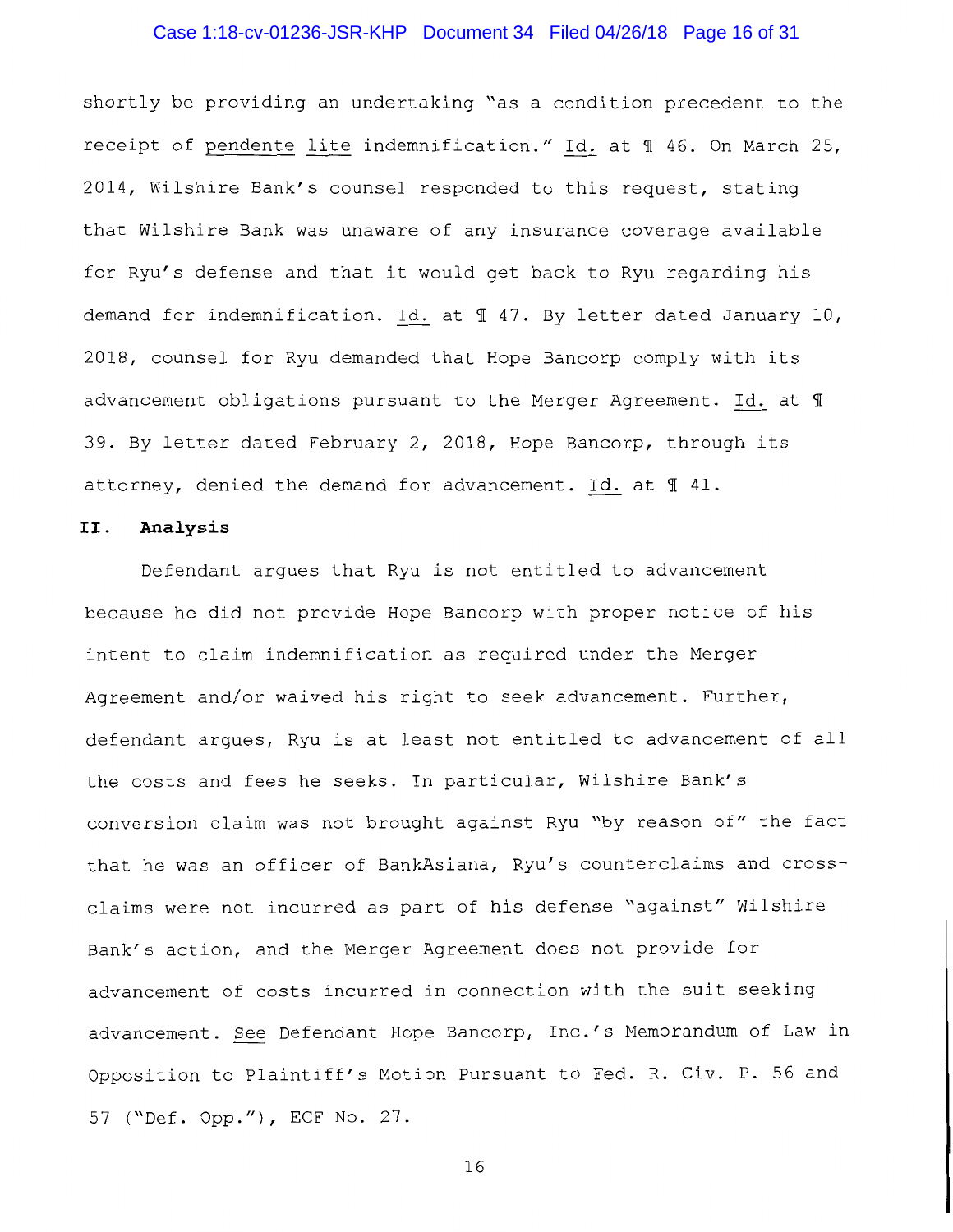# Case 1:18-cv-01236-JSR-KHP Document 34 Filed 04/26/18 Page 17 of 31

In addition, for the first time at oral argument, defendant contended that several issues raised by plaintiff's motion for summary judgment require discovery: (i) what fees have been incurred; (ii) whether Ryu waived his right to seek advancement; (iii) which claims were brought "by reason of" the fact that Ryu was an officer; and (iv) whether Ryu is entitled to "fees on fees." The Court agrees that defendant is entitled to discovery on what fees have been incurred, but finds that defendant is not entitled to discovery on any of the other issues. See Transcript dated April 9, 2018 ("Tr.") at 14:14-15:2, 16:14-17:24. As to waiver, the parties have been litigating this case in the federal district court for the District of New Jersey since March 2014 and discovery is set to conclude on April 30, 2018. See Bank of Hope v. Miye Chon et al., No. 2:14-cv-01770-JLL-JAD, ECF No. 199 (D.N.J.). It seems implausible to the Court that opportunity for discovery in this action would unearth any further evidence of waiver. With respect to the remaining issues, the Court also finds that no additional factual development is warranted. The question of which claims were brought "by reason of" the fact that Ryu was an officer requires consideration only of the complaints filed by Wilshire Bank/Hope Bancorp, while the question of whether Ryu is entitled to "fees on fees" is a matter of law.

## **A. Whether Notice Was Provided**

Defendant argues that Ryu failed to provide notice of his intention to seek advancement as required by Section 6.7. See Def.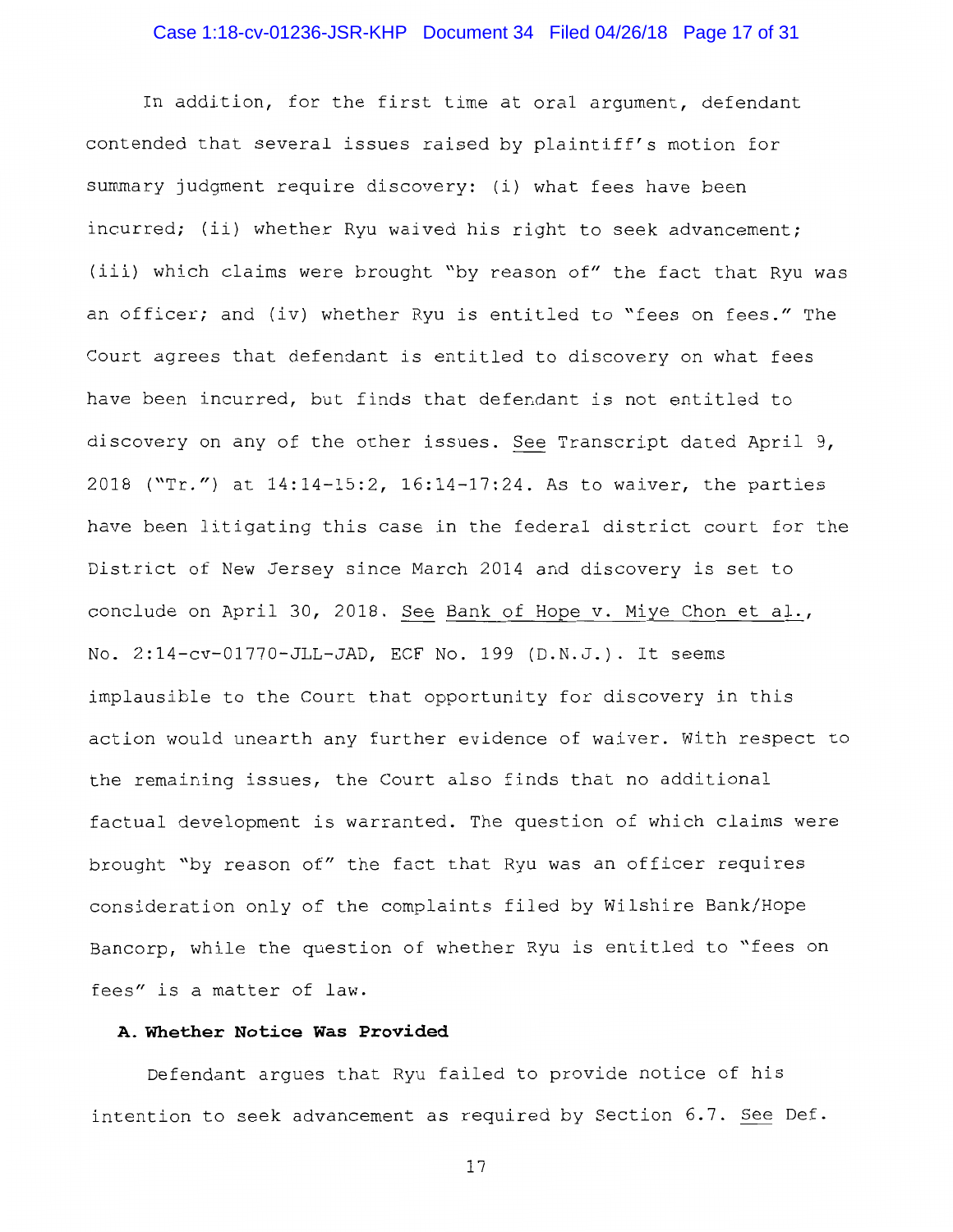## Case 1:18-cv-01236-JSR-KHP Document 34 Filed 04/26/18 Page 18 of 31

Opp. at 16 n.15. Section 6.7 provides that "[a]ny indemnitee wishing to claim indemnification under this Section 6.7 shall promptly notify Acquiror in writing upon learning of any Claim, but the failure to so notify shall not relieve Acquiror of any liability it may have to such Indemnitee except to the extent that such failure prejudices Acquiror." Def. Counter 56.1 Statement at 1 5. Defendant contends that plaintiff's counsel's March 21, 2014 letter did not provide the required notice of Ryu's claim for advancement and indemnification as required to Section 6.7 because, under the notice provision set forth in Section 9.4 of the Merger Agreement, plaintiff was "required" to send notice of his claim to Mr. Yoo, with a copy to Hunton & Williams LLP. See id. at  $\text{\%}$  6; Pl. 56.1 Statement at Ex. 2.

However, Section 9.4 of the Merger Agreement simply sets forth one procedure that, if followed, would establish notice as a matter of law. See Pl. 56.1 Statement at Ex. 2 § 9.4 ("All notices and other communications hereunder shall be in writing and shall be deemed given if delivered" to the specified addresses (emphasis added)). It does not preclude Ryu's proving that notice was actually provided through some other means, which he has done. See Def. Counter 56.1 Statement at  $M$  46-47 (Ryu's counsel sent a letter requesting indemnification and advancement to Wilshire Bank's litigation counsel, Jane Chuang, on March 21, 2014 and Wilshire Bank's counsel responded four days later). Accordingly, there is no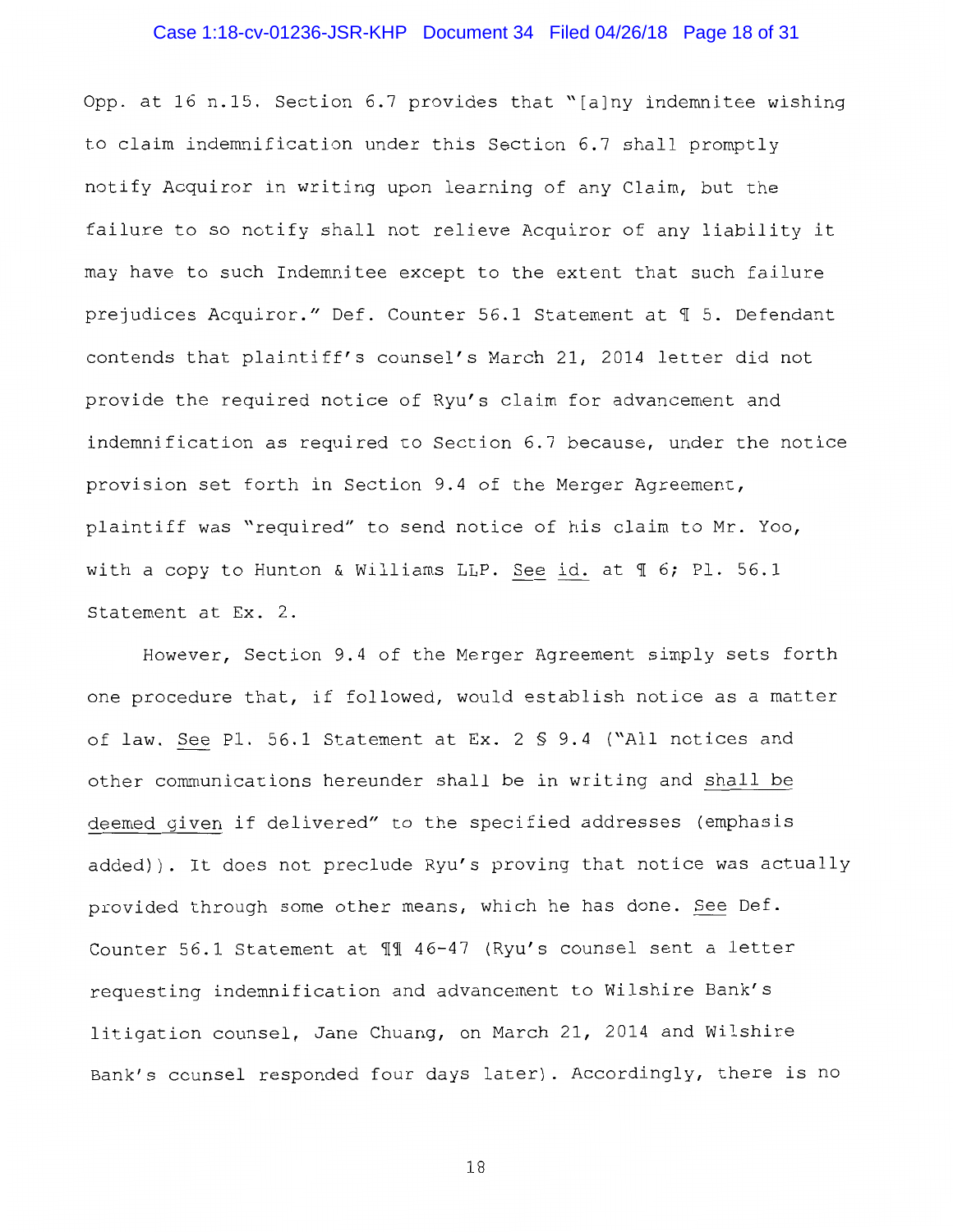## Case 1:18-cv-01236-JSR-KHP Document 34 Filed 04/26/18 Page 19 of 31

genuine dispute that Ryu provided Wilshire Bank with notice of his intent to seek advancement.

#### **B. Whether Ryu Waived His Right to Seek Advancement**

A waiver is the "voluntary and intentional abandonment of a known right which, but for the waiver, would have been enforceable." General Motors Acceptance Corp. v. Clifton-Fine Cent. Sch. Dist., 85 N.Y.2d 232, 236 (1995); see also Kroshnyi v. United States Pack Courier Servs., Inc., 771 F.3d 93, 111 (2d Cir. 2014). It "may be established by affirmative conduct or by failure to act so as to evince an intent not to claim a purported advantage." General Motors Acceptance Corp., 85 N.Y.2d at 236.

Ryu's conduct does not evince such an intent. To the contrary, Ryu's former counsel made a claim for advancement under the Merger Agreement just two days after Wilshire Bank filed the Embezzlement Action. See Def. Counter 56.1 Statement 1 46. As just discussed, this claim for advancement was sent to Jane Chuang, counsel for Wilshire Bank in the Embezzlement Action. Id. at 1 46. Although plaintiff then did not pursue the claim under the Merger Agreement for four years, "[i]t is well established  $\ldots$  that 'negligence, oversight or thoughtlessness' does not create a waiver, and waiver 'cannot be inferred from mere silence," Kroshnyi, 771 F.3d at 112 (quoting Peck v. Peck, 232 A.D.2d 540 (N.Y. App. Div. 1996)).

## **C. What Fees and Costs are Covered**

**a. "By Reason Of"**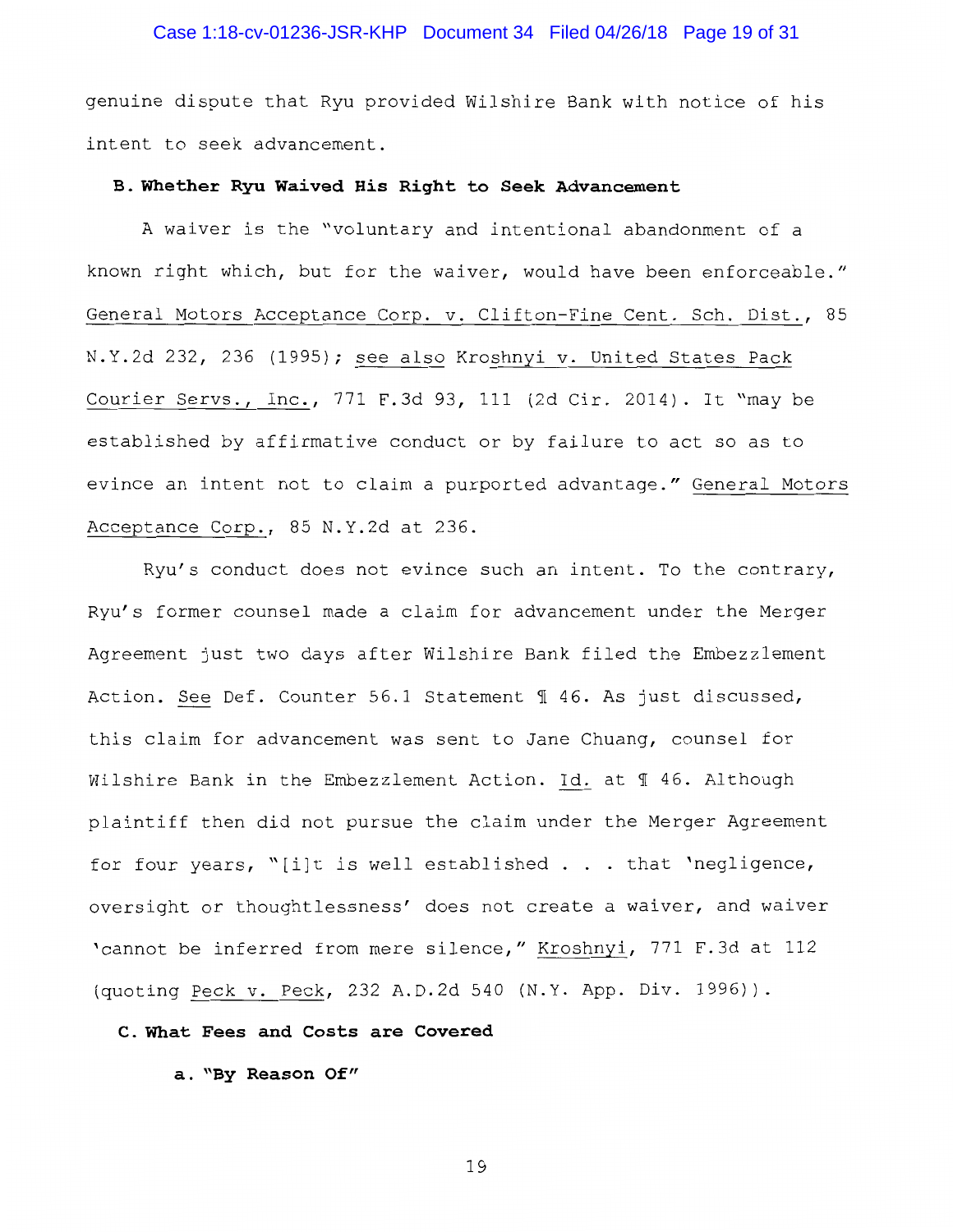#### Case 1:18-cv-01236-JSR-KHP Document 34 Filed 04/26/18 Page 20 of 31

Section 6.7 of the Merger Agreement provides for advancement in connection with any action brought against a person, "by reason of the fact that he or she is or was a director or officer of the Bank." New Jersey law similarly only provides for indemnification and advancement  $-$  "in connection with any proceeding by or in the right of the bank to procure a judgment in its favor which involves the corporate agent by reason of his being or having been such corporate agent . . . . " N.J. Stat. Ann.  $S$  17:9A-250(C).

The Delaware Supreme Court has held that "if there is a nexus or causal connection between any of the underlying proceedings contemplated by section 145(e) and one's official corporate capacity, those proceedings are 'by reason of the fact' that one was a corporate officer, without regard to one's motivation for engaging in that conduct." Homestore, Inc. v. Tafeen, 888 A.2d 204, 214 (Del.  $2005$ ).<sup>5</sup> "[T]he nexus is established if the corporate powers were used or necessary for the commission of the alleged misconduct. This language has been interpreted broadly, and includes all actions against an officer or director for wrongdoing that he committed in his official capacity, and for all misconduct that allegedly occurred in the course of performing his day-to-day managerial duties." Imbert v. LCM Interest Holding LLC, C.A. No. 7845-ML, 2013 Del. Ch. LEXIS 126, at \*17 (Del. Ch. Feb. 7, 2013) (internal

<sup>5</sup> Because Delaware courts have often addressed indemnification and advancement, New York courts have looked to Delaware courts for guidance on these issues. See Ficus Invs., Inc. v. Private Capital Mgmt., LLC, 61 A.D.3d 1, 9 (N.Y. App. Div. 1st Dep't 2009).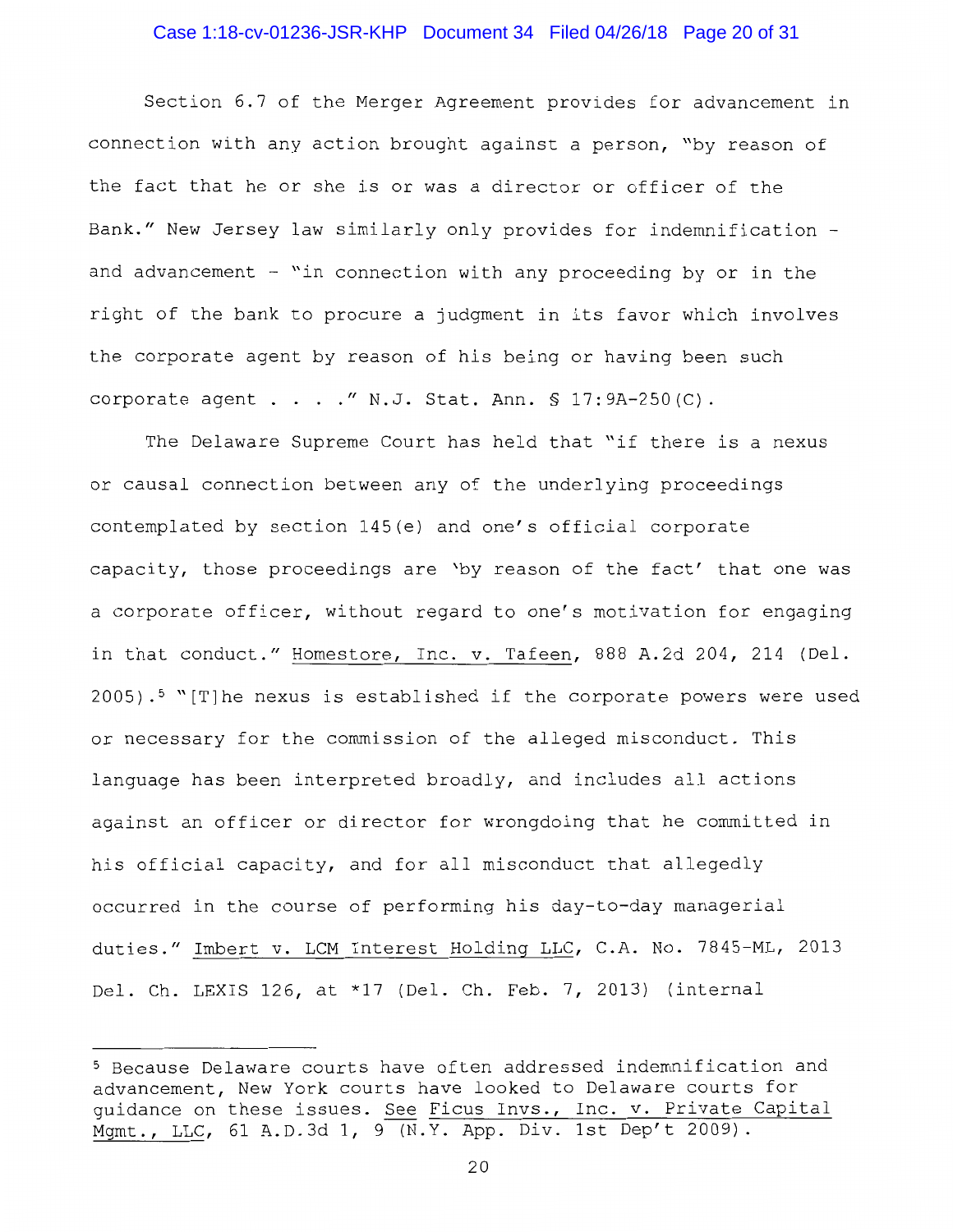## Case 1:18-cv-01236-JSR-KHP Document 34 Filed 04/26/18 Page 21 of 31

quotations and citations omitted); see also Del Monte Fresh Produce, N.A., Inc. v. Kinnavy, No. 07 C 5902, 2010 WL 1172565, at \*13-16 (N.D. Ill. Mar. 22, 2010) (applying the nexus/causal relationship test developed under Delaware law in a case involving N.J. Stat. §  $14A:3-5)$ .

Courts, however, do not construe "by reason of the fact . . . so broadly as to encompass every suit brought against an officer and director." Weaver v. ZeniMax Media, Inc., No. 20439-NC, 2004 Del. Ch. LEXIS 10, at \*10 (Del. Ch. Jan. 30, 2004). Thus, where a claim is related to a personal obligation of an officer to the corporation, as opposed to an obligation of such officer in their official capacity, such claim would be not be subject to advancement. See id. at \*16-17 (denying advancement for a claim that a former officer had taken too much vacation time and submitted fraudulent travel expenses); Stifel Fin. Corp., 809 A.2d at 562 (affirming trial court's finding that indemnification did not apply to claims to enforce an employment contract because such claims were personal and not based on the party's official capacity as an officer).

Here, the Government Investigations have a nexus to Ryu's status as an officer of BankAsiana because his corporate powers were used for the commission of the alleged embezzlement under investigation. Federal authorities began their investigation of Ryu based on Chon's statement that Ryu, while serving as an officer of BankAsiana, either uncovered Chon's embezzlement scheme and, instead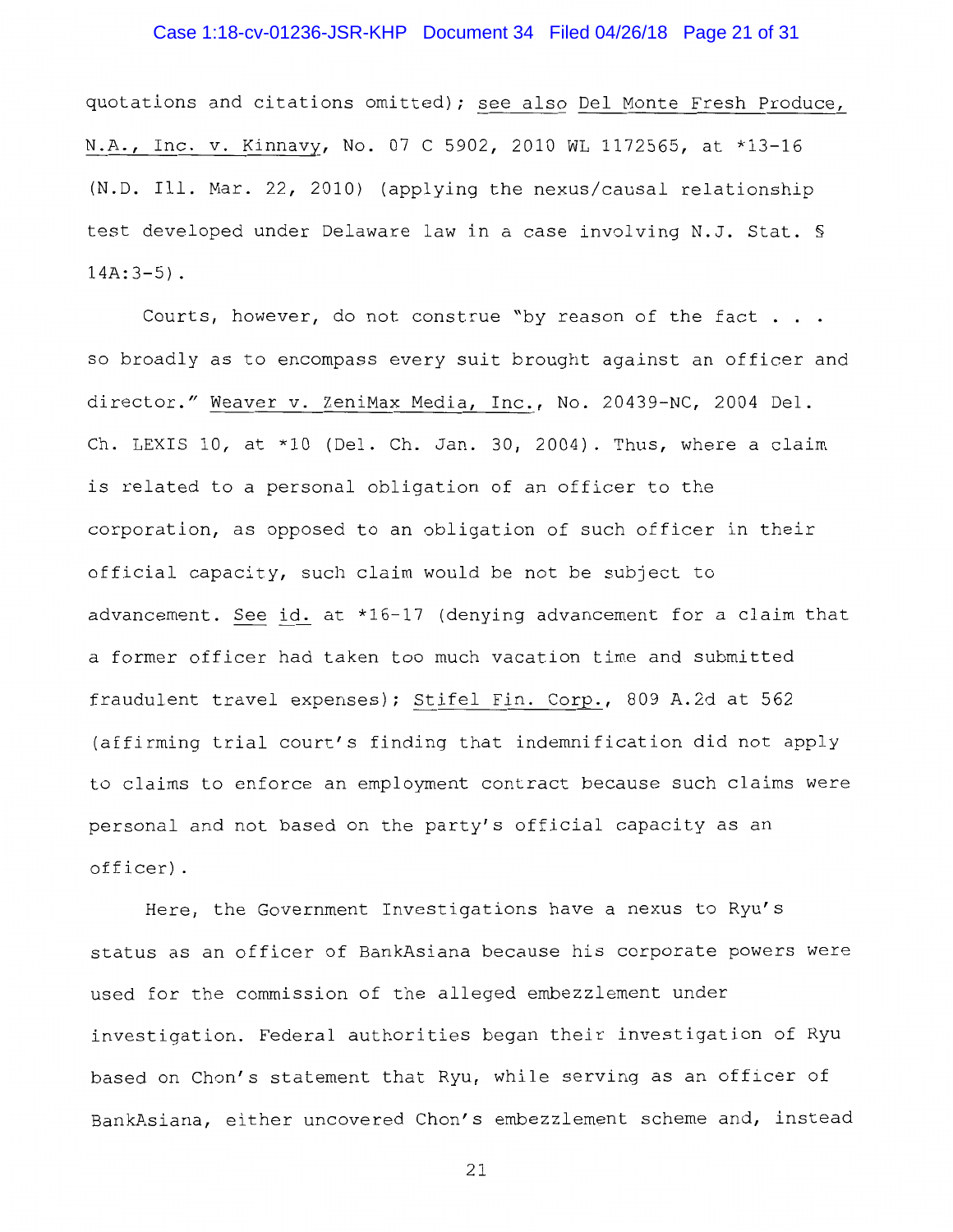## Case 1:18-cv-01236-JSR-KHP Document 34 Filed 04/26/18 Page 22 of 31

of reporting it, encouraged her to continue embezzling and pay the money to him or conspired together with Chon to embezzle with BankAsiana. See Def. Counter 56.1 Statement at 11 8-9. Hope Bancorp's general counsel testified at her deposition that she thought that Ryu used his position at BankAsiana to ensure that Chon would not be caught. Id. at  $\text{\texttt{N}}$  12.

Most of the affirmative claims in the civil action also are based, in part, on Chon's statements about the alleged embezzlement scheme. Id. at  $\text{\texttt{I}}$  15. Specifically, the original complaint brought claims for conversion, fraud, civil conspiracy to defraud, breach of fiduciary duties, misappropriation of trade secrets, misappropriation of confidential information, and unjust enrichment. Pl. 56.1 Statement at Ex. 7. Some of the conversion claims (Counts 14-20), the fraud claim (Count 21), the civil conspiracy to defraud claim (Count 22), three breach of fiduciary duty claims (Counts 23- 25), and an unjust enrichment claim (Count 34) depended on the embezzlement scheme. Id. at Ex. 7, pp. 14-20, 24. Wilshire Bank then filed an amended complaint, in which it brought claims against Ryu for civil conspiracy to defraud, breach of fiduciary duty, unjust enrichment, and conversion. Id. at Ex. 9. The conversion claim (Count 13), civil conspiracy to defraud claim (Count 14), two breach of fiduciary duty claims (Counts 15-16), and an unjust enrichment claim (Count 17) depend on the embezzlement scheme. Id. at pp. 11- 13.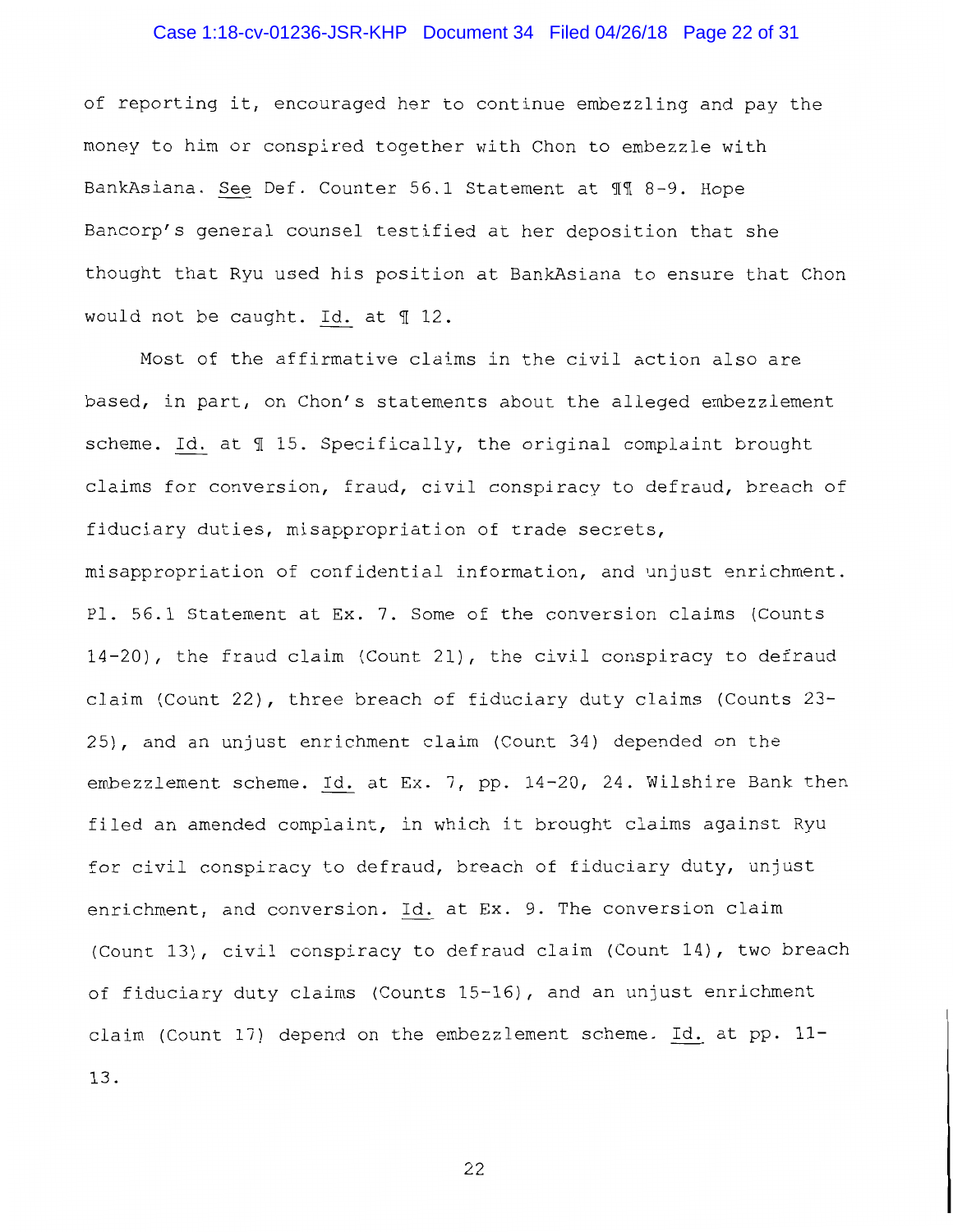## Case 1:18-cv-01236-JSR-KHP Document 34 Filed 04/26/18 Page 23 of 31

The complaints allege that Chon, then BankAsiana's Assistant Vice President and Operations Officer, aided and abetted by Ryu, "used her credentials to access BankAsiana's computer system and made a number of unauthorized withdrawals from BankAsiana's customers' certificate of deposit ('CD') accounts, and thereafter removed such funds in cash from the vault." Pl. 56.1 Statement at Ex. 9  $\text{\textsterling}$  18; see also id. at Ex. 7  $\text{\textsterling}$  29 ("Chon, aided and abetted by Ryu, periodically removed sums of cash from the bank's cash vault and, to conceal such theft, falsified the bank's records by: (a) recording fictitious 'withdrawals' in corresponding sums from the bank's customers' CD accounts; and (b) thereafter recording fictitious 'transfers' of funds from other customers' CD accounts to those accounts shortly prior to maturity.").

Thus, there can be no genuine dispute that the federal investigations and civil claims relating to Ryu's alleged embezzlement were brought against him "by reason of" the fact that he was an officer. The facts at issue here are very similar to those in Perconti v. Thornton Oil Corp., where the court found that Perconti, who was charged with "a fraudulent scheme of embezzling funds from Thornton for both making investments and covering margin calls," was entitled to advancement because it was Perconti's "status as officer that enabled him to embezzle (or cause another to embezzle for his benefit) or to transfer the corporate funds for his benefit." No. Civ. A. 18639-NC, 2002 WL 982419, at \*6 (Del. Ch. May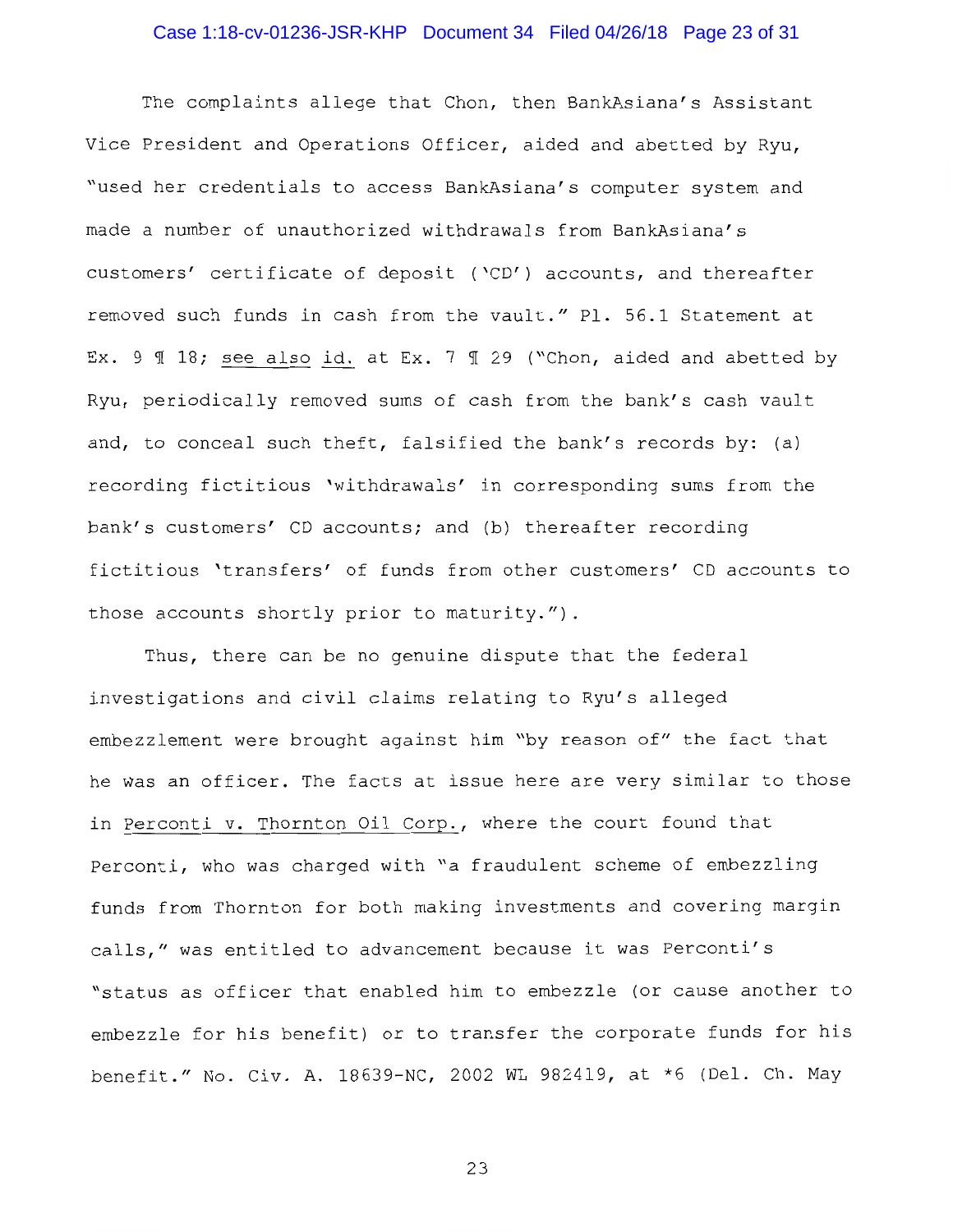## Case 1:18-cv-01236-JSR-KHP Document 34 Filed 04/26/18 Page 24 of 31

3, 2002). Nor could Perconti have "hid[den] his conduct" without his position. Id. The same, allegedly, is true of Ryu.

By contrast, Wilshire Bank's claims relating to Ryu's alleged theft of two computers from BankAsiana upon his departure from the bank (Counts 26-33, 35, and 36 of the original complaint, see Pl. 56.1 Statement Ex. 7 pp. 20-25, and Counts 18-19 of the amended complaint, see id. at Ex. 9 pp. 13-14) have no nexus to the fact that Ryu was an officer. Wilshire Bank claims that Ryu stole these computers at least in part to get Wilshire Bank's proprietary information and trade secrets "to directly compete against Wilshire Bank as New Millenium Bank's senior vice president and chief operating officer." Pl. 56.1 Statement at Ex. 7  $\text{\texttt{T}}$  39. Ryu does not, however, claim that he only had access to any such confidential and proprietary information because of Ryu's status as an officer of BankAsiana. Nor could he colorably claim that he was only able to take the computers by reason of the fact that he was an officer of BankAsiana. Instead, Ryu contends only that these claims depend on his role as an officer simply because he took the computers "while an officer of BankAsiana." Pl. Mem. at 14; see also Plaintiff's Reply Mem[o]random in Further Support of His Motion Under Rules 56 and 57 for an Order Declaring his Contractual Right to Advancement of Legal Fees and Expenses ("Pl. Reply") at 6 n.3, ECF No. 30 (conclusorily stating that this "is a case of the bank's two top officers using their authority to take the computers"). Therefore, none of these claims depends on an "alleged use . . of corporate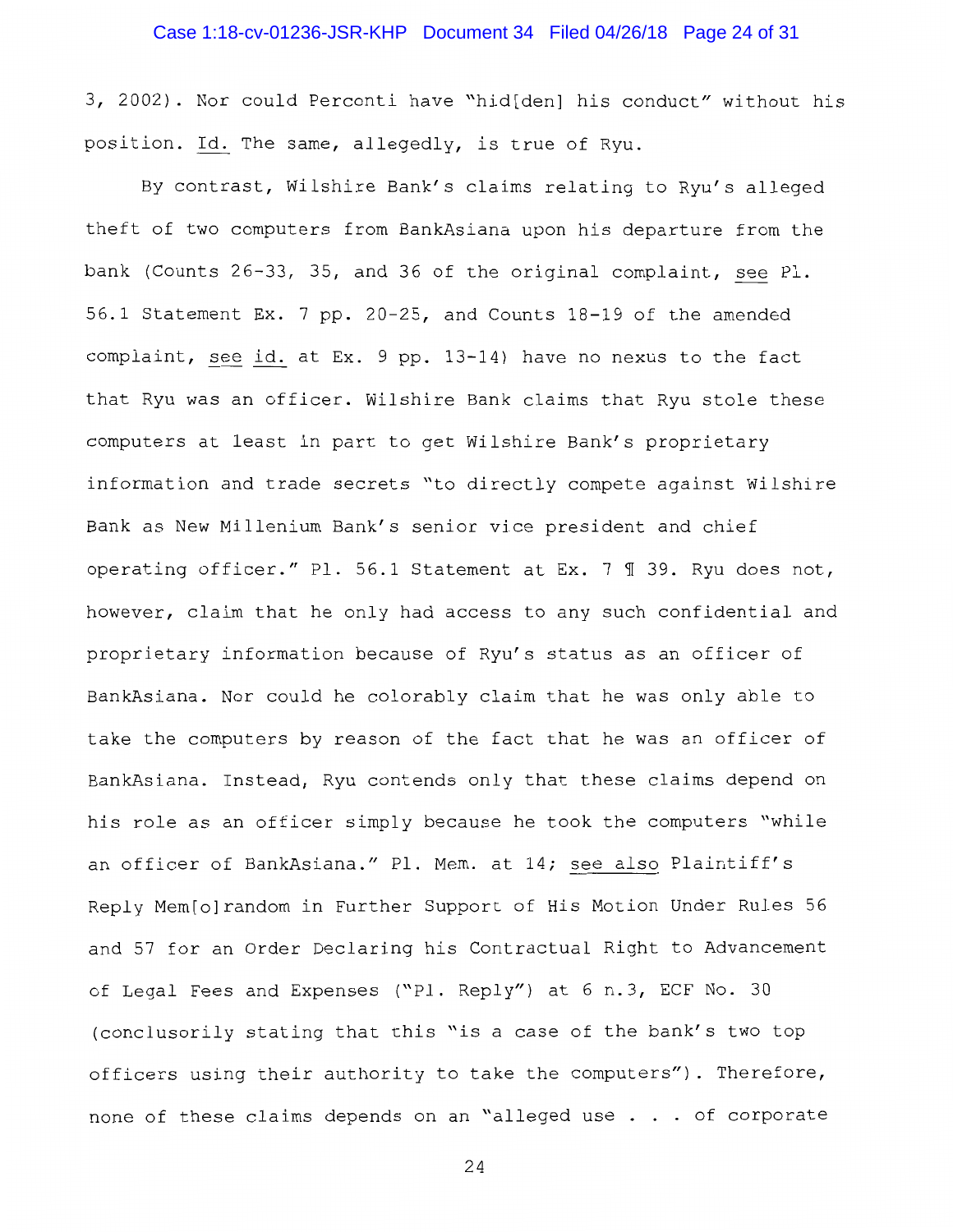## Case 1:18-cv-01236-JSR-KHP Document 34 Filed 04/26/18 Page 25 of 31

authority or position," Weaver, 2004 Del. Ch. LEXIS 10, at \*17, and Ryu is not entitled to advancement of fees incurred in connection with them.

## **b. Costs and Fees Related to Ryu's Counterclaims and Crossclaims**

Plaintiff also seeks advancement of the fees he has incurred pursuing his counterclaims and crossclaims in the Embezzlement Action. His original counterclaims were for: (i) malicious prosecution; (ii) defamation; and (iii) illegal seizure by Wilshire Bank of \$54,000 in his checking account. His original cross-claim was for defamation. Def. Counter 56.1 Statement at ¶ 25. His amended counterclaims are for defamation, illegal seizure of funds on deposit, tortious interference with a contractual relationship, and conversion. His amended crossclaims are for defamation, contribution, and indemnification. Id. at  $\text{\textsterling}~ 30$ .

Section 6.7 provides that "Acquiror shall indemnify . . . against . . . any and all claims, damages, liabilities, losses, costs, charges, expenses (including,  $\ldots$  reasonable fees  $\ldots$  ). . . in connection with, arising out of or relating to  $\ldots$  any threatened, pending, or completed claim, action, suit, or proceeding." Id. at  $\text{\ensuremath{\mathfrak{N}}}$  5. Plaintiff argues that because the Merger Agreement provides indemnification of fees in any action "relating to" any action, it is not limited to fees spent incurred defending Bank of Hope's claims. However, the Merger Agreement only permits indemnification "against" such claims, and therefore does not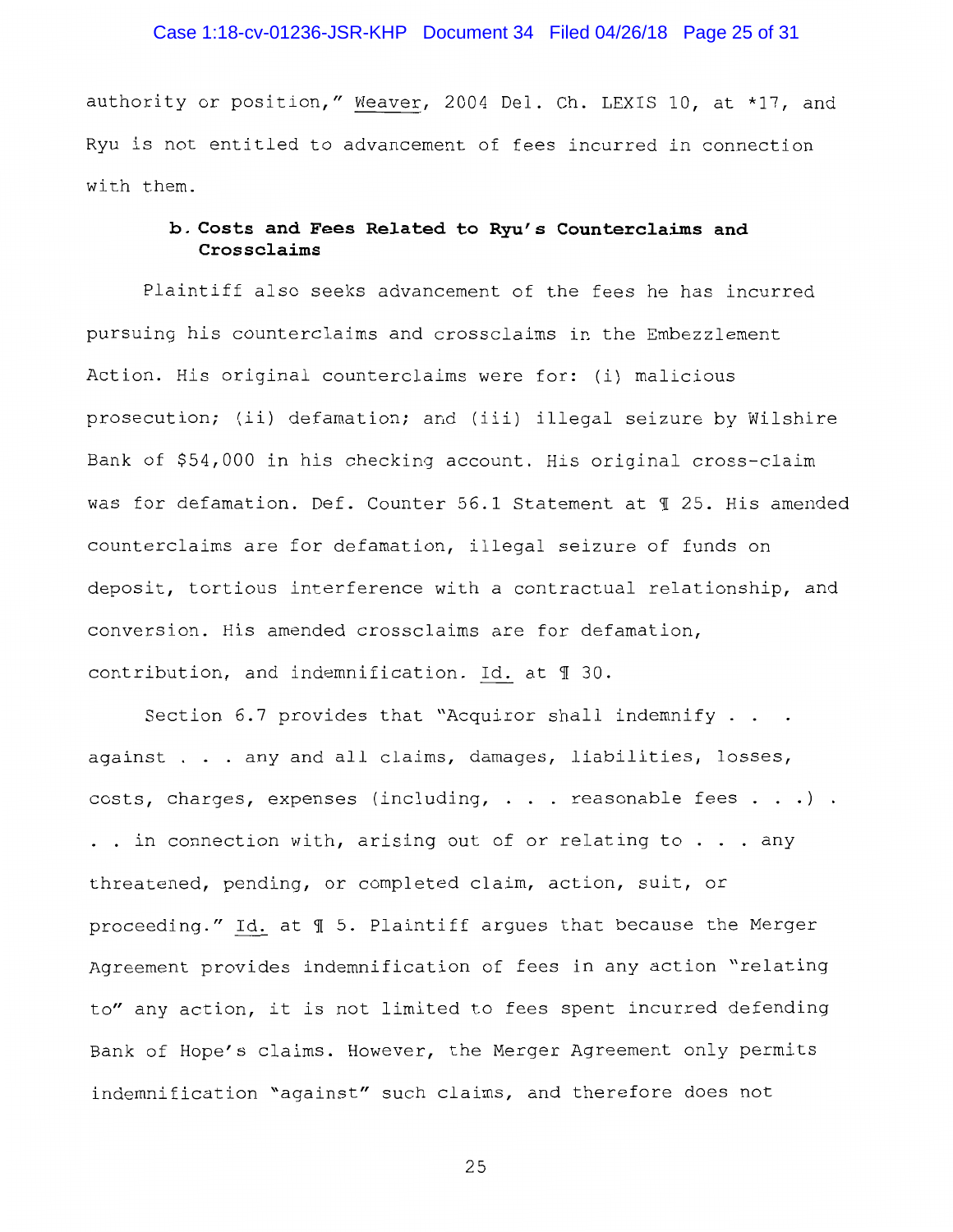## Case 1:18-cv-01236-JSR-KHP Document 34 Filed 04/26/18 Page 26 of 31

include all of Ryu's counter and crossclaims. Cf. Citadel Holding Corp. v. Roven, 603 A.2d 818, 824 (Del. 1992) ("in defending" language in an advancement provision required advancement for compulsory counterclaims because they were "necessarily part of the same dispute and were advanced to defeat, or offset" the affirmative claim) .

Plaintiff contends that even if Section 6.7 provides for advancement of expenses only in defending against any action, he still is entitled to indemnification for his counterclaims and cross-claims. As the parties agree, under the test set forth in Pontone v. Milso Indus. Corp., advancement for a counterclaim is required if it is (1) a compulsory counterclaim (i.e., "arises out of the transaction or occurrence that is the subject matter of the opposing party's claim") and (2) "advanced to defeat, or offset" the affirmative claims brought against the corporate agent. 100 A.3d 1023, 1054-55 (Del. Ch. 2014). However, legal expenses "incurred in pursuit of merely permissive counterclaims, which do not arise out of the transaction or occurrence that is the subject matter of the opposing party's claim  $\ldots$ , cannot justifiably be construed as part of an [officer's] defense of claims brought against her by a corporation." Reinhard & Kreinberg v. Dow Chem. Co., No. 3003-CC, 2008 WL 868108, at \*3 (Del. Ch. Mar. 28, 2008) (internal quotations omitted). The Second Circuit has explained that, in order for a counterclaim to be compulsory "the 'essential facts of the claims [must be] so logically connected that considerations of judicial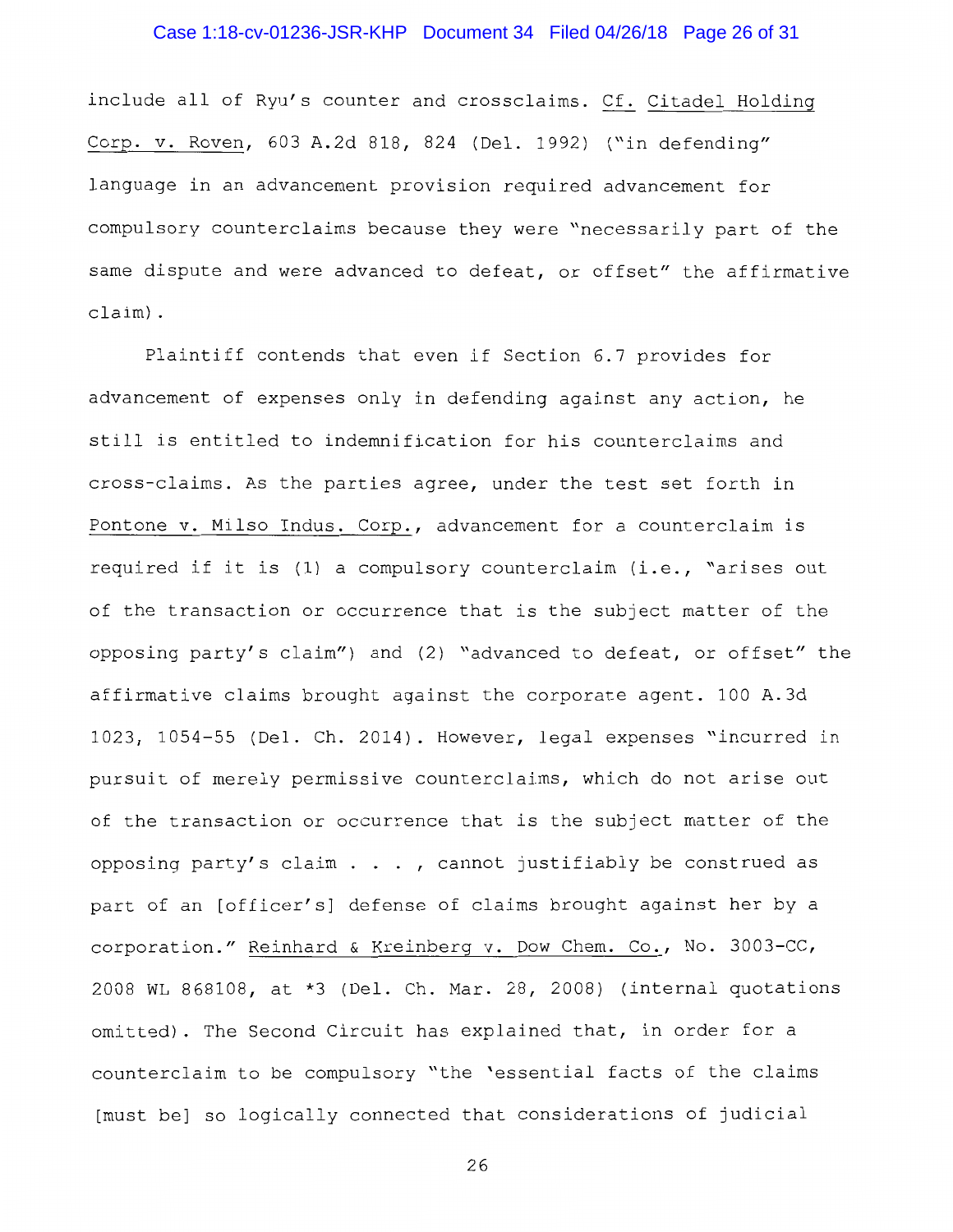## Case 1:18-cv-01236-JSR-KHP Document 34 Filed 04/26/18 Page 27 of 31

economy and fairness dictate that all the issues be resolved in one lawsuit.'" Jones v. Ford Motor Credit Co., 358 F.3d 205, 209 (2d Cir. 2004) (quoting Critical-Vac Filtration Corp. v. Minuteman Int'l, Inc., 233 F.3d 697, 699 (2d Cir. 2000)).

Ryu is entitled to advancement for costs and fees incurred in connection with one of his defamation counterclaims. Ryu's first count for defamation (in his amended answer and counterclaims) depends on the following allegations: on February 10, 2014, the branch manager of Wilshire Bank's Palisade Park branch allegedly told investors in Ryu's new employer, New Millenium Bank, that Ryu conspired with Chon to embezzle money and that "Ryu would be arrested for embezzlement." See Pl. 56.1 Statement at Ex. 10 pp.36- 37 ¶ 99; see also Bank of Hope v. Chon et al., No. 14-1770-JLL, ECF No. 137 (D.N.J. Jan. 4, 2017). The "essential facts" of this counterclaim are logically connected to the Wilshire Bank's action against Ryu because the truth or falsity of the statement that Ryu conspired with Chon to embezzle money - an element of Ryu's defamation claim - depends on the same facts on which the Embezzlement Action depends.

Ryu's claim for illegal seizure of funds is also a compulsory counterclaim. Wilshire Bank froze his bank account from January 2014 to January 2015, while it was investigating his connection to the embezzlement alleged by Chon. See Pl. 56.1 Statement at Ex. 10 p.36 1 97. When Ryu originally objected to his account being frozen, Hope Bancorp referred to a provision of the Deposit Account Agreement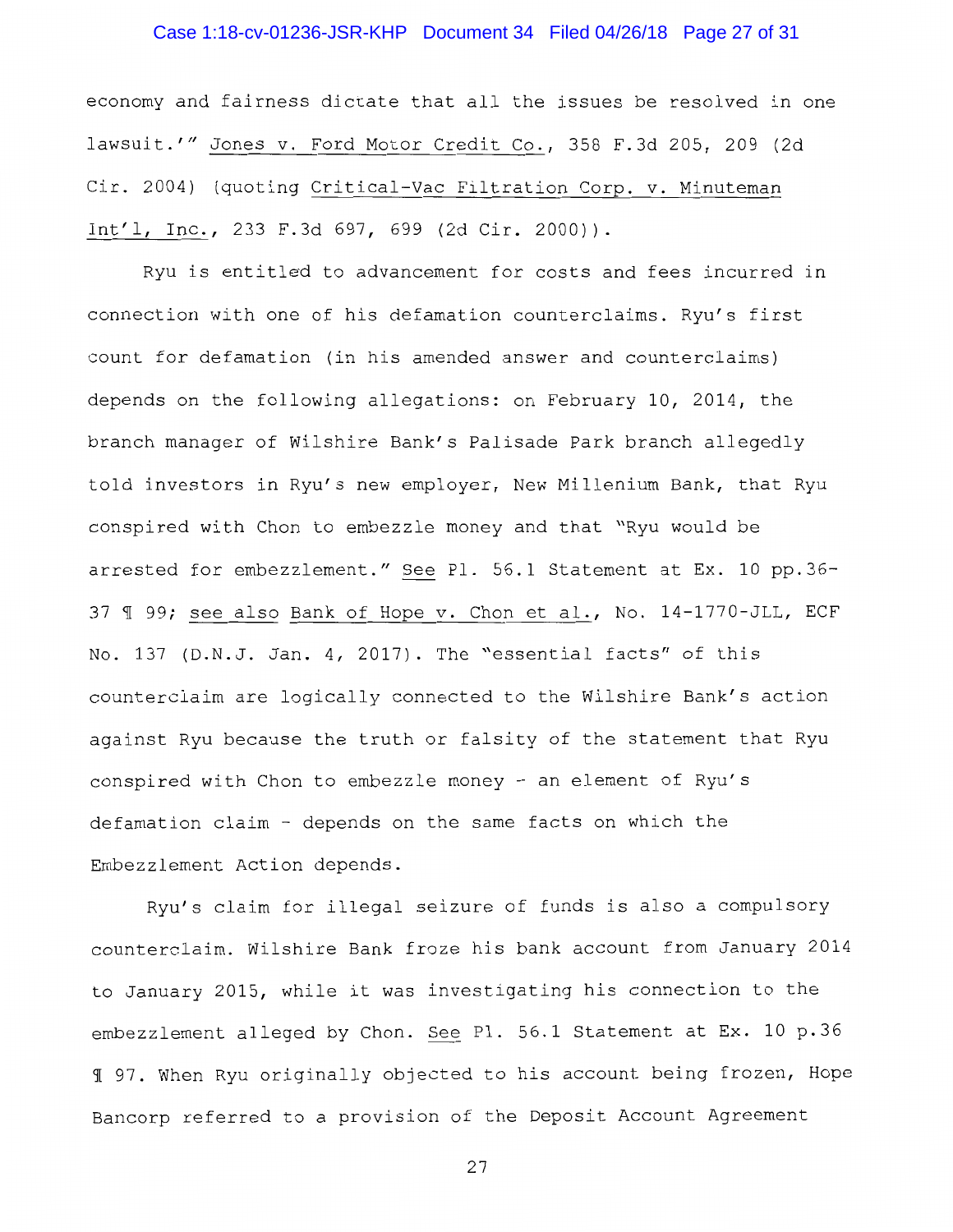## Case 1:18-cv-01236-JSR-KHP Document 34 Filed 04/26/18 Page 28 of 31

that provides that "[i]f we are uncertain regarding the legality of any transaction, we may  $\ldots$  freeze the amount in question while we investigate the matter." Id. at Ex. 10 p.30 ¶ 59. The Court agrees with Ryu that "[t]here is no question that Ryu's alleged participation in the embezzlement with Karen Chon was the ostensible reason for seizing and withholding Ryu's funds," Pl. Reply at 7, and, accordingly, that his claim for illegal seizure of funds is a compulsory counterclaim brought as part of Ryu's defense against Wilshire Bank's affirmative claims.

Ryu is not entitled to advancement in connection with any of his other counterclaims. As Ryu's counsel conceded at oral argument, see Tr. at 20:17-22, his second count for defamation was not compulsory since the defamation was based on a book published after the fact, see Pl. 56.1 Statement at p.38  $\P$  $\P$  108, 114, 115. Similarly, the malicious prosecution counterclaim from Ryu's original counterclaims is not a compulsory counterclaim as it stems from the filing of the main action, not the facts underlying the main action. See Harris v. Steinem, 571 F.2d 119, 124 (2d Cir. 1978). Nor was Ryu's tortious interference claim, which arises out of New Millenium Bank's termination of his employment on March 25, 2014 compulsory. Id. at p.38  $\text{\texttt{M}}$  104. To plead a claim for tortious interference with a contract under New York law, a plaintiff must allege "(l) the existence of a valid contract between a third party and plaintiff, (2) that defendant had knowledge of that contract, (3) that defendant intentionally procured a breach, and (4)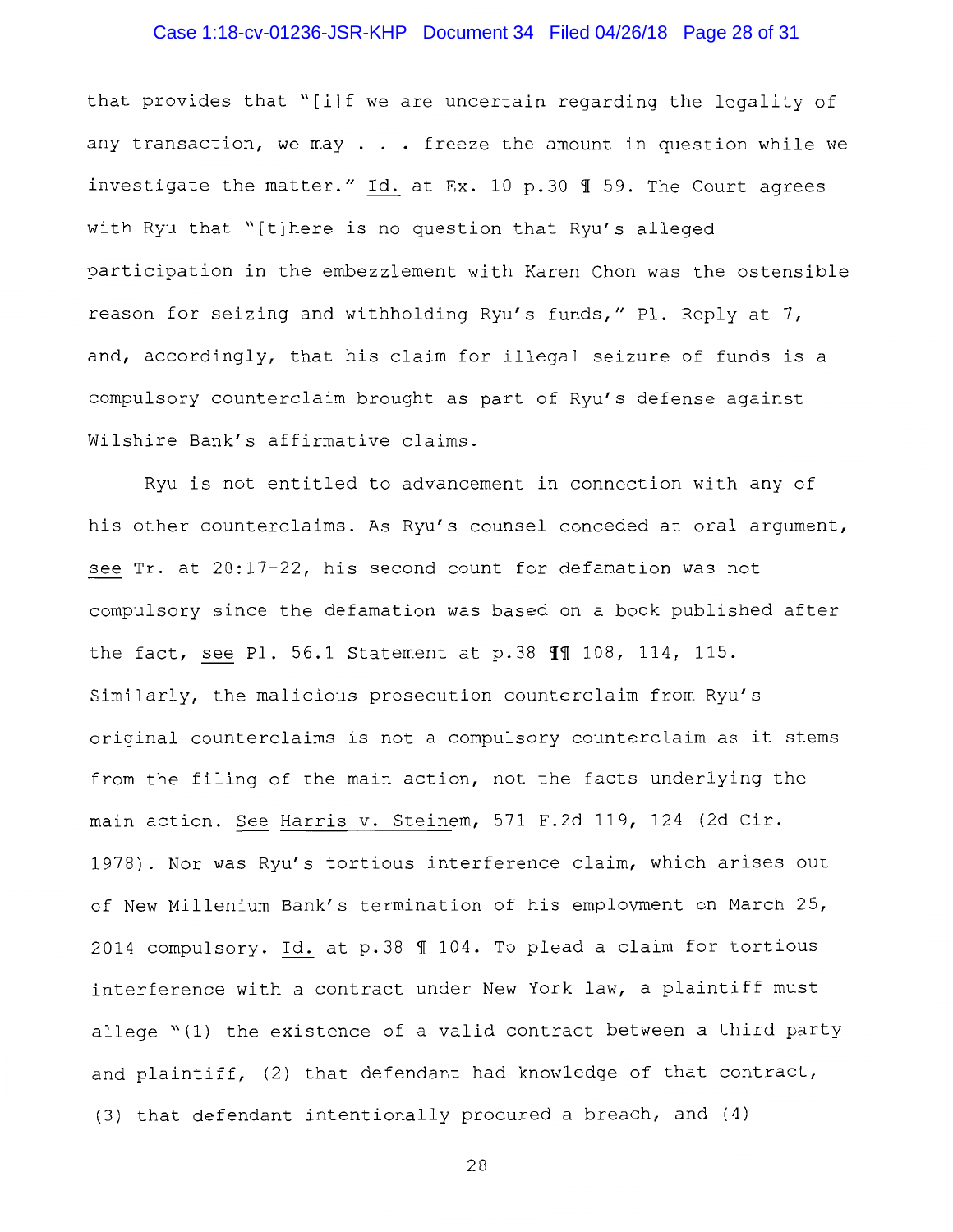#### Case 1:18-cv-01236-JSR-KHP Document 34 Filed 04/26/18 Page 29 of 31

damages." Finley v. Giacobbe, 79 F.3d 1285, 1294 (2d Cir. 1996). Whether Hope Bancorp intentionally procured a breach of Ryu's contract with New Millenium Bank is distinct from the question of whether Ryu actually embezzled funds from Hope Bancorp.<sup>6</sup> Therefore, resolution of the tortious interference claim does not depend on resolution of any of the same facts or legal questions underlying the civil embezzlement action.

Lastly, Ryu cannot recover fees and costs incurred in connection with his counterclaim for conversion or his cross-claims. Since Ryu's conversion claim is a compulsory counterclaim only to Wilshire Bank's conversion claim, which is not covered by the indemnification provision, he is not entitled to advancement of fees and costs relating to that claim. And Ryu's cross-claims patently were not brought as defenses against Wilshire Bank's suit, since they were, as their title implies, brought against Ryu's codefendants and not Wilshire Bank.

## **c. Costs and Fees Incurred in Connection with this Advancement Action**

Section 6.7 expressly provides that Ryu is entitled to his reasonable legal fees and expenses "relating to  $\ldots$  (ii) the enforcement of the obligations of Acquiror set forth in this Section

<sup>6</sup> By contrast, for example, in Pantone, 100 A.3d 1023, the court found that a tortious interference counterclaim was compulsory where the affirmative claim was for breach of a non-compete agreement and the counterclaim of tortious interference with business advantage required proof that the defendant was legally entitled to conduct the business.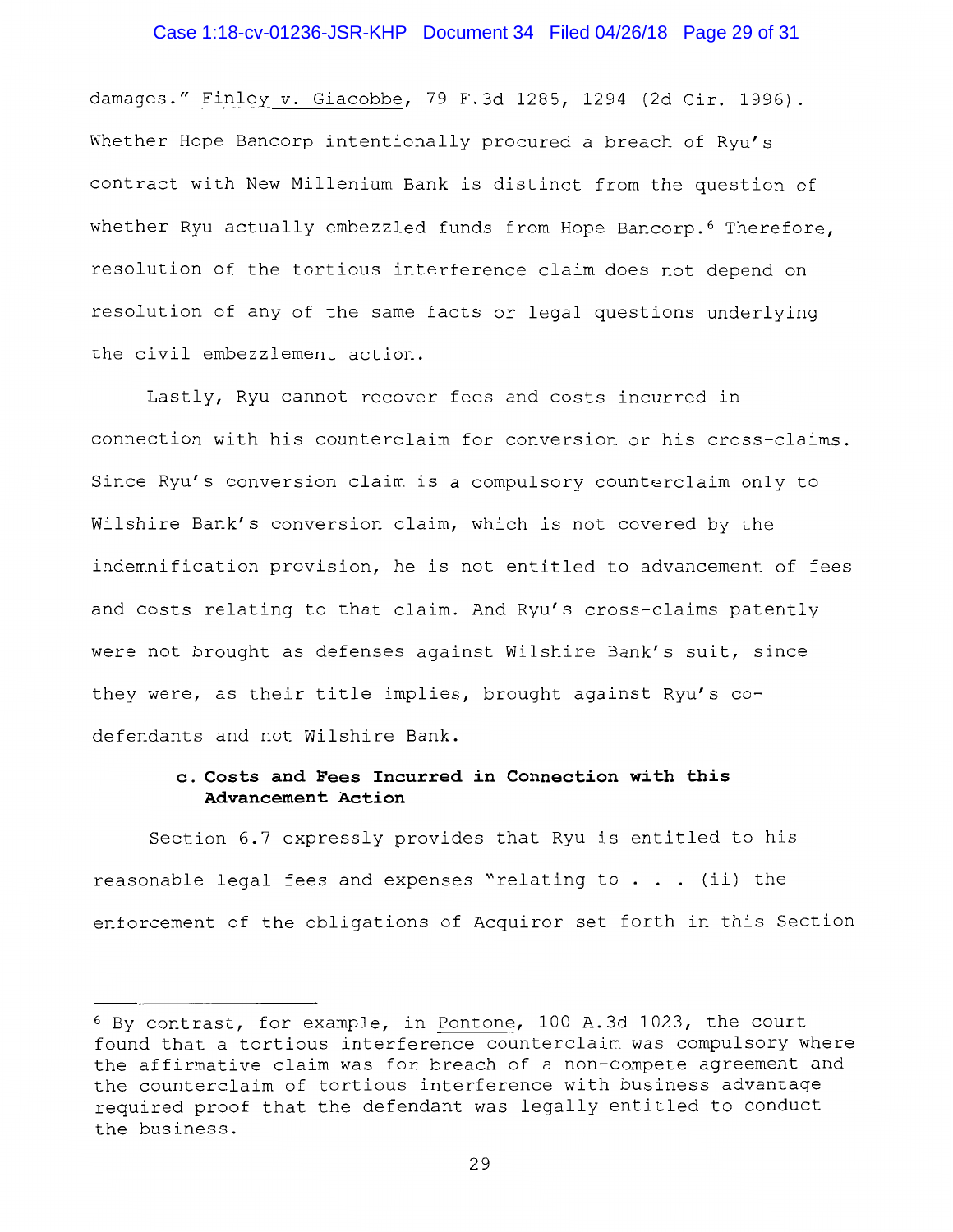## Case 1:18-cv-01236-JSR-KHP Document 34 Filed 04/26/18 Page 30 of 31

6.7  $\ldots$  . . . " Ryu argues that he therefore is entitled fees relating to this action. In New York, "an award of fees on fees must be based on a statute or on an agreement." 546-552 W. 146th St. LLC v. Arfa, 99 A.D.3d 117, 120 (N.Y. Sup. Ct. 2012) (internal quotation omitted). Therefore, although New York courts, have been averse to finding a right of indemnification for fees on fees, id. at 121, it is a matter of contract and the parties' agreement here clearly provides for legal fees and expenses relating to enforcement of Wilshire Bank's indemnification and advancement obligations.

## **Conclusion**

In sum, defendant's motion to dismiss is denied and plaintiff's motion for summary judgment is granted in part. The Court finds that Ryu is entitled to advancement of the fees and costs he has incurred in connection with the Government Investigations and in defending against the Embezzlement Action, with the exception of those fees and costs incurred in connection with the civil claims arising out of allegations that Ryu stole two computers from BankAsiana upon his departure. Moreover, Ryu's "defense" against the Embezzlement Action does not include any counterclaims or cross-claims apart from his first claim for defamation and his claim for illegal seizure of funds.

Finally, the Court intends to transfer this action to the federal district court for the District of New Jersey so that that court may determine what fees have been incurred thus far and